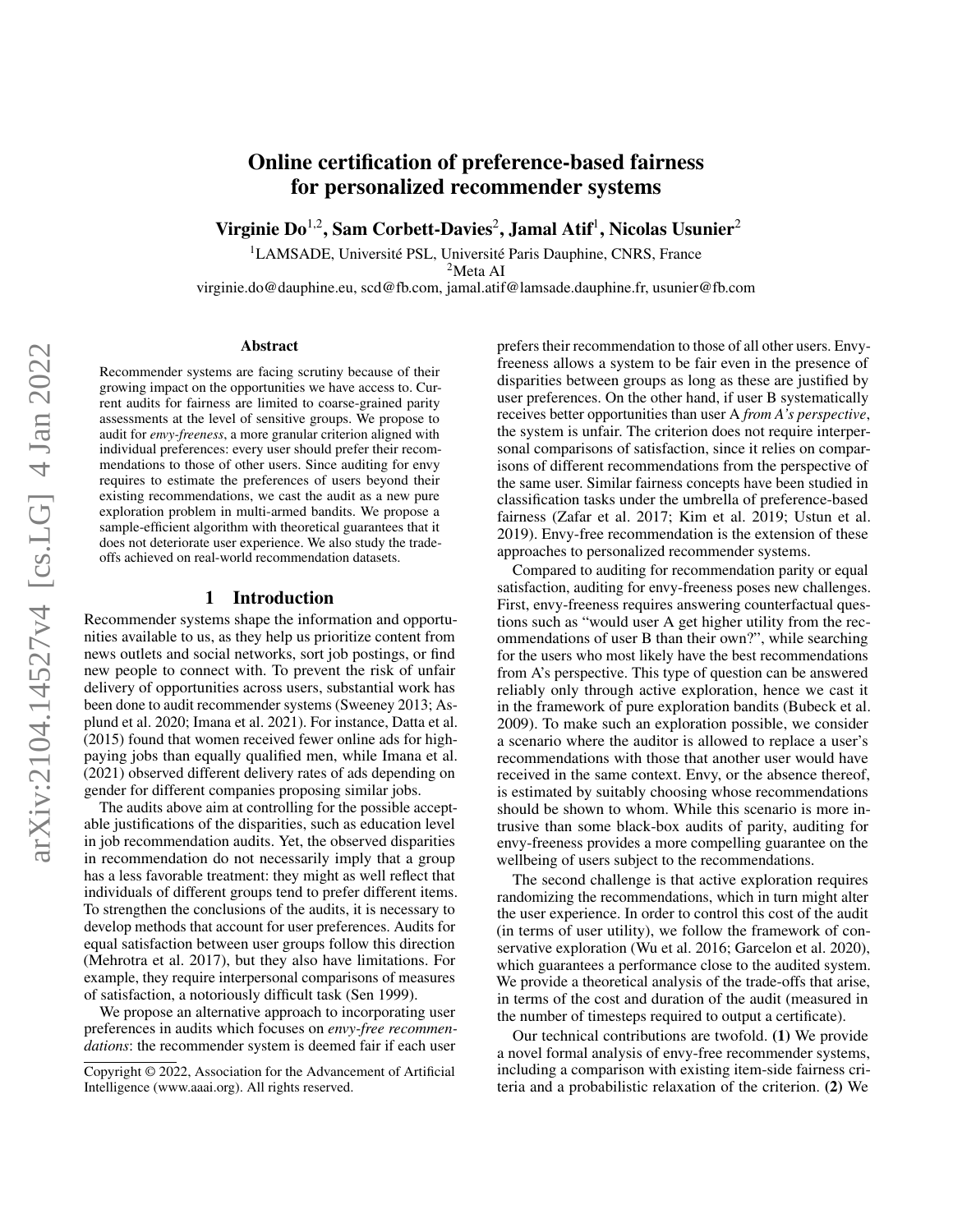cast the problem of auditing for envy-freeness as a new pure exploration problem in bandits with conservative exploration constraints, and propose a sample-efficient auditing algorithm which provably maintains, throughout the course of the audit, a performance close to the audited system.

We discuss the related work in Sec. 2. Envy-free recommender systems are studied in Sec. 3. In Sec. 4, we present the bandit-based auditing algorithm. In Sec. 5, we investigate the trade-offs achieved on real-world datasets.

#### 2 Related work

Fair recommendation The domain of fair machine learning is organized along two orthogonal axes. The first axis is whether fairness is oriented towards groups defined by protected attributes (Barocas and Selbst 2016), or rather oriented towards individuals (Dwork et al. 2012). The second axis is whether fairness is a question of *parity* (predictions [or prediction errors] should be invariant by group or individual) (Corbett-Davies and Goel 2018; Kusner et al. 2017), or *preference-based* (predictions are allowed to be different if they faithfully reflect the preferences of all parties) (Zafar et al. 2017; Kim et al. 2019; Ustun et al. 2019). Our work takes the perspective of envy-freeness, which follows the preference-based approach and is aimed towards individuals.

The literature on fair recommender systems covers two problems: *auditing* existing systems, and *designing* fair recommendation algorithms. Most of the *auditing* literature focused on group parity in recommendations (Hannak et al. 2014; Lambrecht and Tucker 2019), and equal user utility (Mehrotra et al. 2017; Ekstrand et al. 2018), while our audit for envy-freeness focuses on whether personalized results are aligned with (unknown) user preferences. On the *designing* side, Patro et al. (2020); Ilvento, Jagadeesan, and Chawla (2020) cast fair recommendation as an allocation problem, with criteria akin to envy-freeness. They do not address the partial observability of preferences, so they cannot guarantee user-side fairness without an additional certificate that the estimated preferences effectively represent the true user preferences. Our work is thus complementary to theirs.

While we study fairness for users, recommender systems are multi-sided (Burke 2017; Patro et al. 2020), thus fairness can also be oriented towards recommended items (Celis, Straszak, and Vishnoi 2017; Biega et al. 2018; Geyik, Ambler, and Kenthapadi 2019).

Multi-armed bandits In *pure exploration* bandits (Bubeck et al. 2009; Audibert and Bubeck 2010), an agent has to identify a specific set of arms after exploring as quickly as possible, without performance constraints. Our setting is close to threshold bandits (Locatelli, Gutzeit, and Carpentier 2016; Kano et al. 2019) where the goal is to find arms with better performance than a given baseline. Outside pure exploration, in the *regret minimization* setting, conservative exploration (Wu et al. 2016) enforces the anytime average performance to be not too far worse than that of a baseline arm.

In our work, the baseline is *unknown* – it is the current recommender system – and the other "arms" are other users' policies. The goal is to make the decision as to whether an arm is better than the baseline, while not deteriorating

performance compared to the baseline. We thus combine pure exploration and conservative constraints.

Existing work on fairness in exploration/exploitation (Joseph et al. 2016; Jabbari et al. 2017; Liu et al. 2017) is different from ours because unrelated to personalization.

Fair allocation Envy-freeness was first studied in fair allocation (Foley 1967) in social choice. Our setting is different because: a) the same item can be given to an unrestricted number of users, and b) true user preferences are unknown.

### 3 Envy-free recommendations

### 3.1 Framework

There are M users, and we identify the set of users with  $[M] = \{1, \ldots, M\}$ . A personalized recommender system has one stochastic recommendation policy  $\pi^m$  per user m. We denote by  $\pi^m(a|x)$  the probability of recommending item  $a \in \mathcal{A}$  for user  $m \in [M]$  in context  $x \in \mathcal{X}$ . We assume that  $\mathcal X$  and  $\mathcal A$  are finite to simplify notation, but this has no impact on the results. We consider a synchronous setting where at each time step  $t$ , the recommender system observes a context  $x_t^m \sim q^m$  for each user, selects an item  $a_t^m \sim \pi^m(.|x_t^m)$ and observes reward  $r_t^m \sim \nu^m(a_t^m|x_t^m) \in [0,1]$ . We denote by  $\rho^m(a|x)$  the expected reward for user m and item a in context x, and, for any recommendation policy  $\pi$ ,  $u^m(\pi)$  is the utility of m for  $\pi$ :

$$
u^{m}(\pi) = \mathbb{E}_{x \sim q^{m}} \mathbb{E}_{a \sim \pi(.|x)} \mathbb{E}_{r \sim \nu^{m}(a|x)} [r]
$$
  
= 
$$
\sum_{x \in \mathcal{X}} \sum_{a \in \mathcal{A}} q^{m}(x) \pi(a|x) \rho^{m}(a|x)
$$
 (1)

We assume that the environment is *stationary*: the context and reward distributions  $q^m$  and  $\nu^m$ , as well as the policies  $\pi^m$  are fixed. Even though in practice policies evolve as they learn from user interactions and user needs change over time, we leave the study of non-stationarities for future work. The stationary assumption approximately holds when these changes are slow compared to the time horizon of the audit, which is reasonable when significant changes in user needs or recommendation policies take e.g., weeks. Our approach applies when items  $a$  are single products as well as when items are structured objects such as rankings. Examples of (context  $x$ , item  $a$ ) pairs include:  $x$  is a query to a search engine and  $\alpha$  is a document or a ranking of documents, or  $x$ is a song chosen by the user and  $a$  a song to play next or an entire playlist. Remember, our goal is *not* to learn the user policies  $\pi^m$ , but rather to audit existing  $\pi^m$ s for fairness.

#### 3.2  $\epsilon$ -envy-free recommendations

Existing audits for user-side fairness in recommender systems are based on two main criteria:

- 1. *recommendation parity*: the distribution of recommended items should be equal across (groups of) users,
- 2. *equal user utility*: all (groups of) users should receive the same utility, i.e.  $\forall m, n, u^m(\pi^m) = u^n(\pi^n)$ .

There are two ways in which these criteria conflict with the goal of personalized recommender systems to best accomodate user preferences. First, recommendation parity does not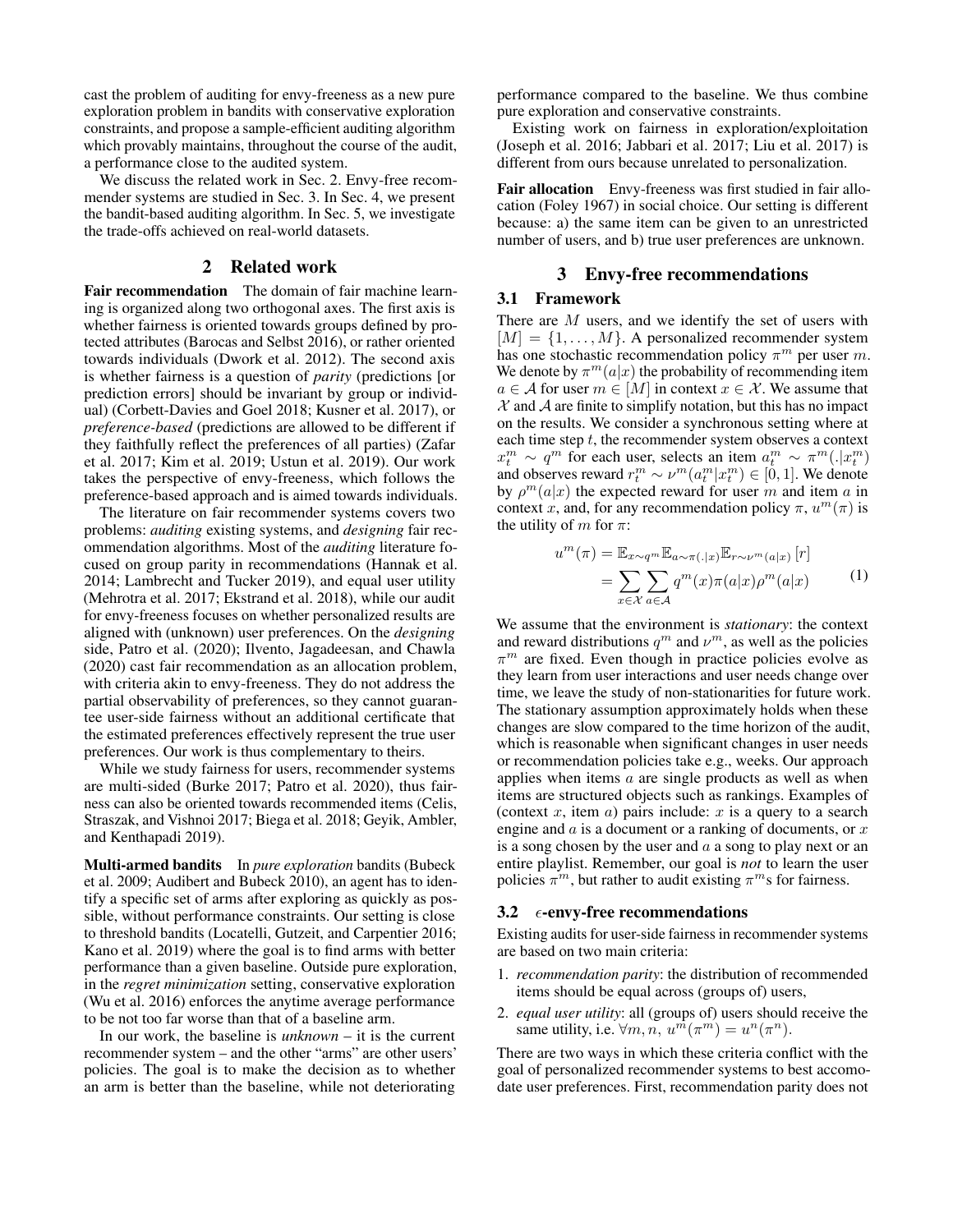control for disparities that are aligned with user preferences. Second, equal user utility drives utility down as soon as users have different best achievable utilities. To address these shortfalls, we propose envy-freeness as a complementary diagnosis for the fairness assessment of personalized recommender systems. In this context, envy-freeness requires that users prefer their recommendations to those of any other user:

**Definition 3.1.** *Let*  $\epsilon \geq 0$ *. A recommender system is*  $\epsilon$ -envyfree *if*:  $\forall m, n \in [M]: \quad u^m(\pi^n) \leq \epsilon + u^m(\pi^m)$ .

Envy-freeness, originally studied in fair allocation (Foley 1967) and more recently fair classification (Balcan et al. 2018; Ustun et al. 2019; Kim et al. 2019), stipulates that it is fair to apply different policies to different individuals or groups as long as it benefits everyone. Following this principle, we consider the personalization of recommendations as fair only if it better accommodates individuals' preferences. In contrast, we consider unfair the failure to give users a better recommendation when one such is available to others.

Unlike parity or equal utility, envy-freeness is in line with giving users their most preferred recommendations (see Sec. 3.3). Another improvement from equal user utility is that it does not involve interpersonal utility comparisons.

Envy can arise from a variety of sources, for which we provide concrete examples in our experiments (Sec. 5.1). *Remark.* We discuss an immediate extension of envy-freeness from individuals to groups of users in App. B, in the special case where groups have homogeneous preferences and policies. Defining group envy-free recommendations in the general case is nontrivial and left for future work.

#### 3.3 Compatibility of envy-freeness

Optimal recommendations are envy-free<sup>1</sup> Let  $\pi^{m,*} \in$  $\mathop{\mathrm{argmax}}_{\pi} u^m(\pi)$  denote an optimal recommendation policy for m. Then the optimal recommender system  $(\pi^{m,*})_{m \in M}$ *is envy-free* since:  $u^m(\pi^{m,*}) = \max_{\pi} u^m(\pi) \geq u^m(\pi^{n,*}).$ In contrast, achieving equal user utility in general can only be achieved by decreasing the utility of best-served users for the benefit of no one. It is also well-known that achieving parity in general requires to deviate from optimal predictions (Barocas, Hardt, and Narayanan 2018).

Envy-freeness vs. item-side fairness Envy-freeness is a user-centric notion. Towards multisided fairness (Burke 2017), we analyze the compatibility of envy-freeness with item-side fairness criteria for rankings from Singh and Joachims (2018), based on sensitive categories of items (denoted  $A_1, ..., A_S$ ). *Parity of exposure* prescribes that for each user, the exposure of an item category should be proportional to the number of items in that category. In *Equity of exposure*<sup>2</sup> , the exposure of item categories should be proportional to their average relevance to the user.

The optimal policies under parity and equity of exposure constraints, denoted respectively by  $(\pi^{m,\text{par}})^M_{m=1}$  and

 $(\pi^{m, \text{eq}})_{m=1}^{M}$ , are defined given user m and context x as:

$$
(parity) \quad \pi^{m, par}(.|x) = \underset{\sum_a p(a) = 1}{\operatorname{argmax}} \sum_{a \in \mathcal{A}} p(a) \rho^m(a|x)
$$
\n
$$
\sum_{a} p(a) = 1}^{\operatorname{max}} a \in \mathcal{A}
$$
\n
$$
\text{u.c. } \forall s \in [S], \sum_{a \in \mathcal{A}_s} p(a) = \frac{|\mathcal{A}_s|}{|\mathcal{A}|}. \quad (2)
$$

Optimal policies under equity of exposure are defined similarly<sup>3</sup>, but the constraints are  $\forall s, \sum$  $a \in \mathcal{A}_s$  $p(a) =$  $\sum_{a \in \mathcal{A}_s} \rho^m(a|x)$  $\frac{\sum\limits_{a \in A} \rho^m(a|x)}{\sum\limits_{a \in A} \rho^m(a|x)}.$ We show their relation to envy-freeness:

Proposition 1. *With the above notation:*

- *the policies*  $(\pi^{m, \text{par}})_{m=1}^M$  are envy-free, while
- *the policies*  $(\pi^{m,eq})_{m=1}^M$  *are not envy-free in general.*

Optimal recommendations under parity of exposure are envy-free because the parity constraint (2) is the same for all users. Given two users m and  $n, \pi^{m, \text{par}}$  is optimal for m under (2) and  $\pi^{n,par}$  satisfies the same constraint, so we have  $u^m(\pi^{m,\text{par}}) \geq u^m(\pi^{n,\text{par}}).$ 

In contrast, the optimal recommendations under equity of exposure are, in general, not envy-free. A first reason is that less relevant item categories reduce the exposure of more relevant categories: a user who prefers item a but who also likes item b from another category envies a user who only liked item is a. Note that *amortized* versions of the criterion and other variants considering constraint averages over user/contexts (Biega et al. 2018; Patro et al. 2020) have similar pitfalls unless envy-freeness is explictly enforced, as in Patro et al. (2020) who developed an envy-free algorithm assuming the true preferences are known. For completeness, we describe in App.A a second reason why equity of exposure constraints create envy, and an edge case where they do not.

### 3.4 Probabilistic relaxation of envy-freeness

Envy-freeness, as defined in Sec. 3.2, (a) compares the recommendations of a target user to those of *all* other users, and (b) these comparisons must be made for *all* users. In practice, as we show, this means that the sample complexity of the audit increases with the number of users, and that all users must be part of the audit.

In practice, it is likely sufficient to relax both conditions on all users to give a guarantee for most recommendation policies and most users. Given two small probabilities  $\lambda$  and  $\gamma$ , the relaxed criterion we propose requires that for at least  $1-\lambda$  fraction of users, the utility of users for their own policy is in the top- $\gamma\%$  of their utilities for anyone else's policy. The formal definition is given below. The fundamental observation, which we prove in Th. 2 in Sec. 4.5, is that the sample complexity of the audit and the number of users impacted by the audit are now *independent on the total number of users*. We believe that these relaxed criteria are thus likely to encourage the deployment of envy-free audits in practice.

<sup>1</sup>App.A shows the difference between envy-freeness and optimality certificates.

 $2$ Singh and Joachims (2018) use the terminology of demographic parity (resp. disparate treatment) for what we call parity (resp. equity) of exposure. Our use of "equity" follows Biega et al. (2018).

 $3$ The original criterion (Singh and Joachims 2018, Eq. 4) would be written in our case as  $\forall s, s' \in [S], \frac{1}{|A_s|} \sum_{a \in A_s} p(a) =$  $\frac{1}{|A_{s'}|} \sum_{a \in A_{s'}} p(a)$ , which is equivalent to (2). A similar remark holds for the equity constraint.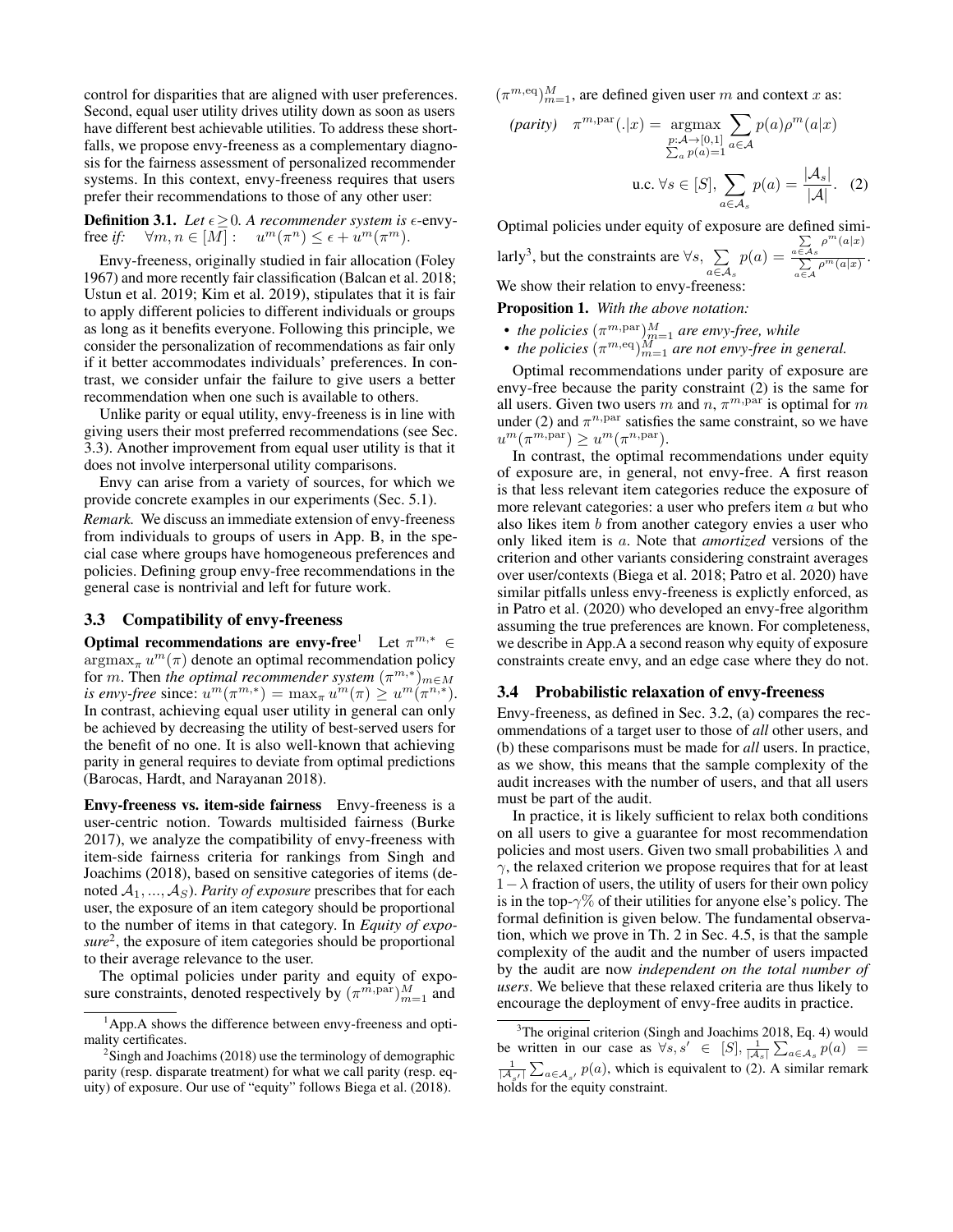

Figure 1: Auditing scenario: the auditor either shows the user their recommendation in the current rec. system, or explores by showing the recommendation given to another user.

**Definition 3.2.** Let  $\epsilon, \gamma, \lambda \geq 0$ . Let  $U_M$  denote the discrete *uniform distribution over* [M]. A user m *is*  $(\epsilon, \gamma)$ -envious *if*:

$$
\mathbb{P}_{n \sim U_M} \left[ u^m(\pi^m) + \epsilon < u^m(\pi^n) \right] > \gamma.
$$

*A recommender system is*  $(\epsilon, \gamma, \lambda)$ -envy-free *if at least a*  $(1 - \lambda)$  *fraction of its users are not*  $(\epsilon, \gamma)$ -envious.

# 4 Certifying envy-freeness

# 4.1 Auditing scenario

The envy-freeness auditor must answer the counterfactual question: "had user  $m$  been given the recommendations of user  $n$ , would  $m$  get higher utility?". The main challenge is that the answer requires to access to user preferences, which are only partially observed since users only interact with recommended items. There is thus a need for an active exploration process that recommends items which would not have been recommended otherwise.

To make such an exploration possible, we consider the following auditing scenario: at each time step  $t$ , the auditor chooses to either (a) give the user a "normal" recommendation, or (b) explore user preferences by giving the user a recommendation from another user (see Fig. 1) . This scenario has the advantage of lightweight infrastructure requirements, since the auditor only needs to query another user's policy, rather than implementing a full recommender system within the operational constraints of the platform. Moreover, this interface is sufficient to estimate envy because envy is defined based on the performance of other user's policies. This type of internal audit (Raji et al. 2020) requires more access than usual external audits that focus on recommendation parity, but this is necessary to explore user preferences.

We note that the auditor must make sure that this approach follows the relevant ethical standard for randomized experiments in the context of the audited system. The auditor must also check that using other users' recommendation policies does not pose privacy problems. From now on, we assume these issues have been resolved.

#### 4.2 The equivalent bandit problem

We now cast the audit for envy-freeness as a new variant of pure exploration bandit problems. We first focus on auditing envy for a single target user and define the corresponding objectives, then we present our auditing algorithm. Finally we specify how to use it for the certification of either the exact or probabilistic envy-freeness criteria.

For a target user  $m$ , the auditor must estimate whether  $u^m(\pi^m) + \epsilon \geq u^m(\pi^n)$ , for *n* in a subset  $\{n_1, ..., n_K\}$  of K users from  $[M]$  (where K is specified later, depending

**Algorithm 1:** OCEF algorithm.  $\xi_t$  (line 4) evaluates the conservative exploration constraint and is defined in (4). Values for  $\beta_k(t)$  and confidence bounds  $\underline{\mu}_k$  and  $\overline{\mu}_k$  are given in Lemma 4.

| <b>input</b> : Confidence parameter $\delta$ , conservative exploration |
|-------------------------------------------------------------------------|
| parameter $\alpha$ , envy parameter $\epsilon$                          |
| <b>output:</b> envy or $\epsilon$ -no-envy                              |
| $\alpha$ $\pi$ $\alpha$                                                 |

 $1 S_0 \leftarrow [K]$  // all arms except 0

2 for  $t = 1, \ldots$  do

- 3 | Choose  $\ell_t$  from  $S_{t-1}$  // e.g., unif.sample
- 4 if  $\beta_0(t-1) > \min_{k \in S_{t-1}} \beta_k(t-1)$  or  $\xi_t < 0$  then  $k_t \leftarrow 0$
- 5 else  $k_t \leftarrow \ell_t$
- 6 Observe context  $x_t \sim q$ , show  $a_t \sim \pi^{k_t}(.|x_t)$  and observe  $r_t \sim \nu(a_t|x_t)$  // i.e., pull arm  $k_t$ and update conf.intervals with Lem.4
- 7  $S_t \leftarrow \{k \in S_{t-1} : \overline{\mu}_k(t) > \underline{\mu}_0(t) + \epsilon\}$

**s** If 
$$
\exists k \in S_t
$$
,  $\underline{\mu}_k(t) > \overline{\mu}_0(t)$  then return  $\text{envy}$ 

9 If 
$$
S_t = \emptyset
$$
 then return  $\epsilon$ -no-envy

#### <sup>10</sup> end

on the criterion). As we first focus on auditing envy for one target user  $m$ , we drop all superscripts  $m$  to simplify notation. We identify  $\{n_1, ..., n_K\}$  with  $[K]$  and rename  $(u^{m}(\pi^{n_1}),...,u^{m}(\pi^{n_K}))$  as  $(\mu_1,...,\mu_K)$ . To estimate  $\mu_k$ , we obtain samples by making recommendations using the policy  $\pi^k$  and observing the reward. The remaining challenge is to choose which user  $k$  to sample at each time step while not deteriorating the experience of the target user too much. Index 0 represents the target user: we use  $\mu_0$  for the utility of the user for their policy (i.e.,  $u^m(\pi^m)$ ). Because the audit is a special form of bandit problem, following the bandit literature, an index of a user is called an *arm*, and arm 0 is the *baseline*.

Objectives and evaluation metrics We present our algorithm OCEF (Online Certification of Envy-Freeness) in the next subsection. Given  $\epsilon > 0$  and  $\alpha \geq 0$ , OCEF returns either envy or  $\epsilon$ -no-envy and has two objectives:

- 1. Correctness: if OCEF returns envy, then  $\exists k, \mu_k > \mu_0$ . If OCEF returns  $\epsilon$ -no-envy then  $\max_{k \in [K]} \mu_k \leq \mu_0 + \epsilon$ .
- 2. Recommendation performance: during the audit, OCEF must maintain a fraction  $1-\alpha$  of the baseline performance. Denoting by  $k_s \in \{0, \ldots, K\}$  the arm (group index) chosen at round s, this requirement is formalized as a conservative exploration constraint (Wu et al. 2016):

$$
\forall t, \frac{1}{t} \sum_{s=1}^t \mu_{k_s} \ge (1 - \alpha)\mu_0. \tag{3}
$$

We focus on the *fixed confidence* setting, where given a confidence parameter  $\delta \in (0, 1)$  the algorithm provably satisfies both objectives with probability  $1 - \delta$ . In addition, there are two criteria to assess an online auditing algorithm:

1. Duration of the audit: the number of time-steps before the algorithm stops.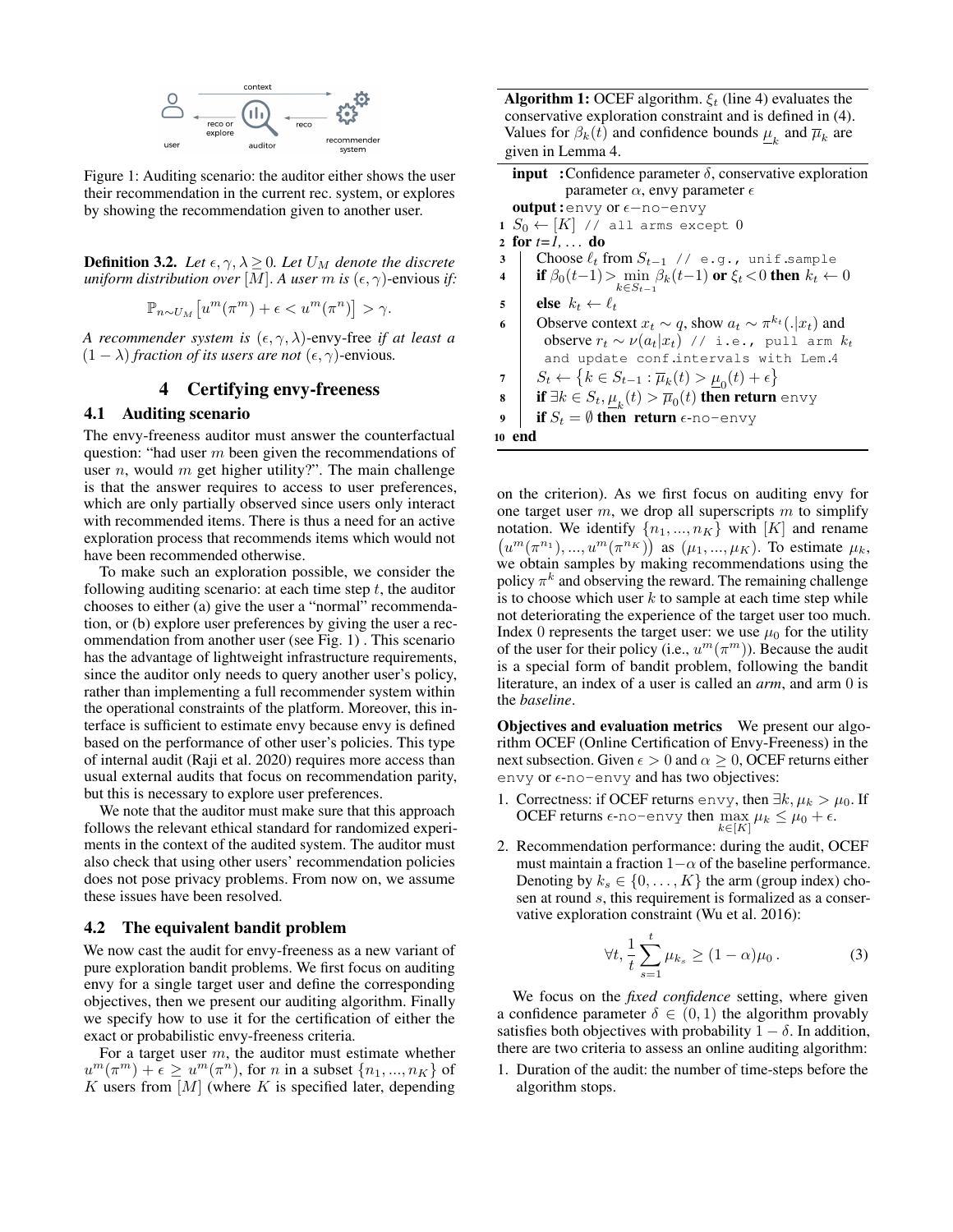2. Cost of the audit: the cumulative loss of rewards incurred. Denoting the duration by  $\tau$ , the cost is  $\tau \mu_0 - \sum_{s=1}^{\tau} \mu_{k_s}$ . It is possible that the cost is negative when there is envy. In that case, the audit increased recommendation performance by finding better recommendations for the group.

We note the asymmetry in the return statements of the algorithm: envy does not depend on  $\epsilon$ . This asymmetry is necessary to obtain finite worst-case bounds on the duration and the cost of audit, as we see in Theorem 1.

Our setting had not yet been addressed by the pure exploration bandit literature, which mainly studies the identification of  $(\epsilon)$ -)optimal arms (Audibert and Bubeck 2010). Auditing for envy-freeness requires proper strategies in order to efficiently estimate the arm performances compared to the unknown baseline. Additionally, by making the cost of the audit a primary evaluation criterion, we also bring the principle of conservative exploration to the pure exploration setting, while it had only been studied in regret minimization (Wu et al. 2016). In our setting, conservative constraints involve nontrivial trade-offs between the duration and cost of the audit. We now present the algorithm, and then the theoretical guarantees for the objectives and evaluation measures.

#### 4.3 The OCEF algorithm

OCEF is described in Alg. 1. It maintains confidence intervals on arm performances  $(\mu_k)_{k=0}^K$ . Given the confidence parameter  $\delta$ , the lower and upper bounds on  $\mu_k$  at time step t, denoted by  $\underline{\mu}_k(t)$  and  $\overline{\mu}_k(t)$ , are chosen so that with probability at least  $1 - \delta$ , we have  $\forall k, t, \mu_k \in [\underline{\mu}_k(t), \overline{\mu}_k(t)]$ . In the algorithm,  $\beta_k(t) = (\overline{\mu}_k(t) - \underline{\mu}_k(t))/2$ . As Jamieson et al. (2014), we use anytime bounds inspired by the law of the iterated logarithm. These are given in Lem. 4 in App. E.

OCEF maintains an active set  $S_t$  of all arms in [K] (i.e., excluding the baseline) whose performance are not confidently less than  $\mu_0 + \epsilon$ . It is initialized to  $S_0 = [K]$  (line 1). At each round t, the algorithm selects an arm  $\ell_t \in S_t$ (line 3). Then, depending on the state of the conservative exploration constraint (described later), the algorithm pulls  $k_t$ , which is either  $\ell_t$  or the baseline (lines 4-6). After observing the reward  $r_t$ , the confidence interval of  $\mu_{\ell_t}$  is updated, and all active arms that are confidently worse than the baseline plus  $\epsilon$  are de-activated (line 7). The algorithm returns envy if an arm  $k$  is confidently better than the baseline (line 8), returns  $\epsilon$ -no-envy if there are no more active arms, (line 9) or continues if neither of these conditions are met.

Conservative exploration To deal with the conservative exploration constraint (3), we follow (Garcelon et al. 2020). Denoting  $A_t = \{s \leq t : k_s \neq 0\}$  the time steps at which the baseline was not pulled, we maintain a confidence interval such that with probability  $\geq 1 - \delta$ , we have  $\forall t > 0, \left| \sum_{s \in A_t} (\mu_{k_s} - r_s) \right| \leq \Phi(t)$ . The formula for  $\Phi$  is given in Lem. 6 in App. E. This confidence interval is used to estimate whether the conservative constraint (3) is met at round t as follows. First, let us denote by  $N_k(t)$  the number of times arm  $k$  has been pulled until  $t$ , and notice that (3) is equivalent to  $\sum_{s \in A_t} \mu_{k_s} - ((1 - \alpha)t - N_0(t))\mu_0 \ge 0$ . After choosing  $\ell_t$  (line 3), we use the lower bound on  $\sum_{s \in A_t} \mu_{k_s}$ 

and the upper bound for  $\mu_0$  to obtain a conservative estimate of (3). Using  $\tau = t - 1$ , this leads to:

$$
\xi_t = \sum_{s \in A_{\tau}} r_s - \Phi(t) + \underline{\mu}_{\ell_t}(\tau) + (N_0(\tau) - (1 - \alpha)t)\overline{\mu}_0(\tau). \tag{4}
$$

Then, as long as the confidence intervals hold, pulling  $\ell_t$ does not break the constraint (3) if  $\xi_t \geq 0$ . The algorithm thus pulls the baseline arm when  $\xi_t < 0$ . To simplify the theoretical analysis, OCEF also pulls the baseline if it does not have the tightest confidence interval (lines 4-6).

### 4.4 Analysis

The main theoretical result of the paper is the following:

**Theorem 1.** Let  $\epsilon \in (0, 1]$ ,  $\alpha \in (0, 1]$ ,  $\delta \in (0, \frac{1}{2})$  and  $\eta_k =$  $\max(\mu_k-\mu_0,\mu_0+\epsilon-\mu_k)$  and  $h_k=\max(1,\frac{1}{\eta_k})$ . Using  $\underline{\mu},\overline{\mu}$ *and* Φ *given in Lemmas 4 and 6 (App. E), OCEF achieves the following guarantees with probability*  $\geq 1 - \delta$ *:* 

• *OCEF is correct and satisfies the conservative constraint on the recommendation performance* (3)*.*

• The duration is in 
$$
O\left(\sum_{k=1}^{K} \frac{h_k \log\left(\frac{K \log(K h_k / \delta \eta_k)}{\delta}\right)}{\min(\alpha \mu_0, \eta_k)}\right)
$$
.  
\n• The cost is in  $O\left(\sum_{k:\mu_k < \mu_0} \frac{(\mu_0 - \mu_k)h_k}{\eta_k} \log\left(\frac{K \log(K h_k / \delta \eta_k)}{\delta}\right)\right)$ .

The important problem-dependent quantity  $\eta_k$  is the gap between the baseline and other arms  $k$ . It is asymmetric depending on whether the arm is better than the baseline  $(\mu_k - \mu_0)$  or the converse  $(\mu_0 - \mu_k + \epsilon)$  because the stopping condition for envy does not depend on  $\epsilon$ . This leads to a worst case that only depends on  $\epsilon$ , since  $\eta_k = \max(\mu_k - \epsilon)$  $\mu_0, \mu_0 - \mu_k + \epsilon \geq \frac{\epsilon}{2}$ , while if the condition was symmetric, we would have possibly unbounded duration when  $\mu_k = \mu_0 +$  $\epsilon$  for some  $k \neq 0$ . Overall, ignoring log terms, we conclude that when  $\alpha \mu_0$  is large, the duration is of order  $\sum_k \frac{1}{\eta_k^2}$  and the cost is of order  $\sum_{k} \frac{1}{\eta_k}$ . This becomes  $\sum_{k} \frac{1}{\alpha \mu_0 \eta_k}$  and  $\sum_{k} \frac{1}{\eta_k}$  when  $\alpha \mu_0$  is small compared to  $\eta_k$ . This means that the conservative constraint has an impact mostly when it is strict. It also means that when either  $\alpha \mu_0 \ll \eta_k$  or  $\eta_k^2 \ll \eta_k$ the cost can be small even when the duration is fairly high.

#### 4.5 Full audit

Exact criterion To audit for envy-freeness on the full system, we apply OCEF to all  $M$  users simultaneously and with  $K = M$ , meaning that the set of arms corresponds to all the users' policies. By the union bound, using  $\delta' = \frac{\delta}{M}$  instead of  $\delta$  in OCEF's confidence intervals, the guarantees of Theorem 1 hold simultaneously for all users.

For recommender systems with large user databases, the duration of OCEF thus becomes less manageable as M increases. We show how to use OCEF to certify the probabilistic criterion with guarantees that do not depend on M.

Probabilistic criterion The AUDIT algorithm for auditing the full recommender system is described in Alg. 2. AUDIT samples a subset of users and a subset of arms for each sampled user. Then it applies OCEF to each user simultaneously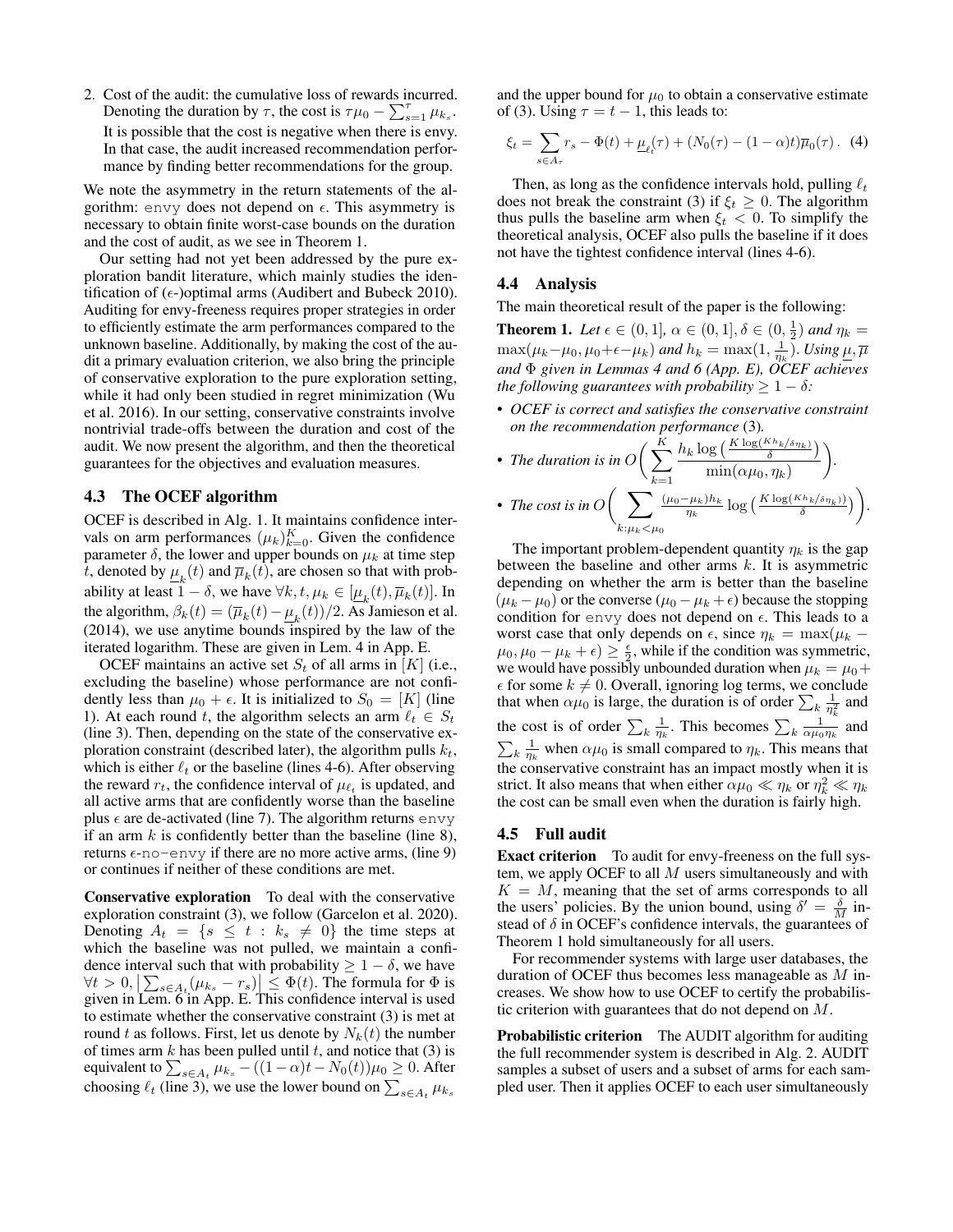Algorithm 2: AUDIT algorithm. The algorithm either outputs a probabilistic certificate of  $(\epsilon, \gamma, \lambda)$ -envyfreeness, or evidence of envy.

| <b>input</b> : Confidence parameter $\delta$ , conservative exploration                                                                                           |
|-------------------------------------------------------------------------------------------------------------------------------------------------------------------|
| parameter $\alpha$ , envy parameters $(\epsilon, \gamma, \lambda)$                                                                                                |
| <b>output:</b> $(\epsilon, \gamma, \lambda)$ -envy-free or not-envy-free                                                                                          |
| 1 Draw a sample $\tilde{S}$ of $\tilde{M} = \left[\frac{\log(3/\delta)}{\lambda}\right]$ users from $[M]$                                                         |
| <b>2 for</b> each user $m \in \tilde{S}$ in parallel <b>do</b>                                                                                                    |
| Sample $K = \left[\frac{\log(3\tilde{M}/\delta)}{\log(1/(1-\gamma))}\right]$ arms from $[M] \setminus \{m\}$<br>3                                                 |
| 4 Run OCEF $\left(\frac{\dot{\delta}}{3\tilde{M}}, \alpha, \epsilon\right)$ for user <i>m</i> with the <i>K</i> arms<br>5 <b>if</b> OCEF outputs envy <b>then</b> |
|                                                                                                                                                                   |
| return not-envy-free                                                                                                                                              |
| 6 end                                                                                                                                                             |
| 7 return $(\epsilon, \gamma, \lambda)$ -envy-free                                                                                                                 |

with their sampled arms. It stops either upon finding an envious user, or when all sampled users are certified with  $\epsilon$ -no envy. Again there is a necessary asymmetry in the return statements of AUDIT to obtain finite worst-case bounds whether or not the system is envy-free.

The number of target users M and arms K in Alg. 2 are chosen so that  $\epsilon$ -envy-freeness *w.r.t.* the sampled users and arms translates into  $(\epsilon, \gamma, \lambda)$ -envy-freeness. Combining these random approximation guarantees with Th. 1, we get:

**Theorem 2.** Let  $\tilde{M} = \begin{bmatrix} \frac{\log(3/\delta)}{\lambda} \end{bmatrix}$  $\left[\frac{3/\delta}{\lambda}\right]$  and  $K = \left[\frac{\log(3\tilde{M}/\delta)}{\log(1/(1-\gamma))}\right]$ . *With probability*  $1 - \delta$ *, AUDIT is correct, it satisfies the conservative constraint* (3) *for all* M˜ *target users, and the bounds on duration and cost from Th. 1 (using*  $\frac{\delta}{3\tilde{M}}$  *instead of* δ*) are simultaneously valid.*

Importantly, in contrast to naively using OCEF to compare all users against all, the audit for the probabilistic relaxation of envy-freeness only requires to query a constant number of users and policies that *does not depend on the total number of users* M. Therefore, the bounds on duration and cost are also independent of M, which is a drastic improvement.

#### 5 Experiments

We present experiments describing sources of envy (Sec. 5.1) and evaluating the auditing algorithm OCEF on two recommendation tasks (Sec. 5.2).

We create a music recommendation task based on the Last.fm dataset from Cantador et al. (2011), which contains the music listening histories of 1.9k users. We select the 2500 items most listened to, and simulate ground truth user preferences by filling in missing entries with a popular matrix completion algorithm for implicit feedback data<sup>4</sup>. We also address movie recommendation with the MovieLens-1M dataset (Harper and Konstan 2015), which contains ratings of movies by real users, and from which we extract the top 2000 users and 2500 items with the most ratings. We binarize



Figure 2: Envy from model mispecification on MovieLens and Lastfm: envy is high when the latent factor model is mispecified, but it decreases as the number of factors increases.

ratings by setting those  $<$  3 to zero, and as for Last. fm we complete the matrix to generate ground truth preferences.

For both recommendation tasks, the simulated recommender system estimates relevance scores using low-rank matrix completion (Bell and Sejnowski 1995) on a training sample of 20% of the ground truth preferences, where the rated / played items are sampled uniformly at random. Recommendations are given by a fixed-temperature *softmax* policy over the predicted scores. We generate binary rewards using a Bernoulli distribution with expectation given by our ground truth preferences.

#### 5.1 Sources of envy

We consider two measures of the degree of envy. Denoting  $\Delta^m = \max(\max_{n \in [M]} u^m(\pi^n) - u^m(\pi^m), 0)$ , these are:

- the average envy experienced by users:  $\frac{1}{M}$   $\sum_{n=1}^{\infty}$  $m \in [M]$  $\Delta^m$ ,
- the proportion of  $\epsilon$ -envious users:  $\frac{1}{M}$   $\sum_{n=1}^{\infty}$  $\sum_{m\in[M]} 1_{\{\Delta^m > \epsilon\}}.$

Envy from model mispecification We demonstrate that envy arises from a standard recommendation model when the modeling assumptions are too strong. We vary the number of latent factors of the matrix completion model and evaluate a softmax policy with inverse temperature set to 5. In Fig. 2, with one latent factor we observe no envy. This is because all users receive the same recommendations since matrix completion is then equivalent to a popularity-based recommender system. With enough latent factors, preferences are properly captured by the model and the degree of envy decreases. For intermediate number of latent factors, envy is visible.

Envy from equal user utility We show that in contrast to envy-freeness, enforcing equal user utility (EUU) degrades user satisfaction and creates envy between users. We compute optimal EUU policies and unconstrained optimal policies (OPT) on the ground truth preferences of Last.fm and Movie-Lens. Our results in Table 1 confirm the pitfalls of EUU, while illustrating that OPT policies are always envy-free.

We discuss more sources of envy and provide the details of these computations in App. C.

#### 5.2 Evaluation of the auditing algorithm

Our goal is now to answer for OCEF: in practice, what is the interplay between the required sample size per user, the cost of exploration and the conservative exploration parameter?

<sup>4</sup>Using the Python library Implicit: https://github.com/benfred/ implicit (MIT License).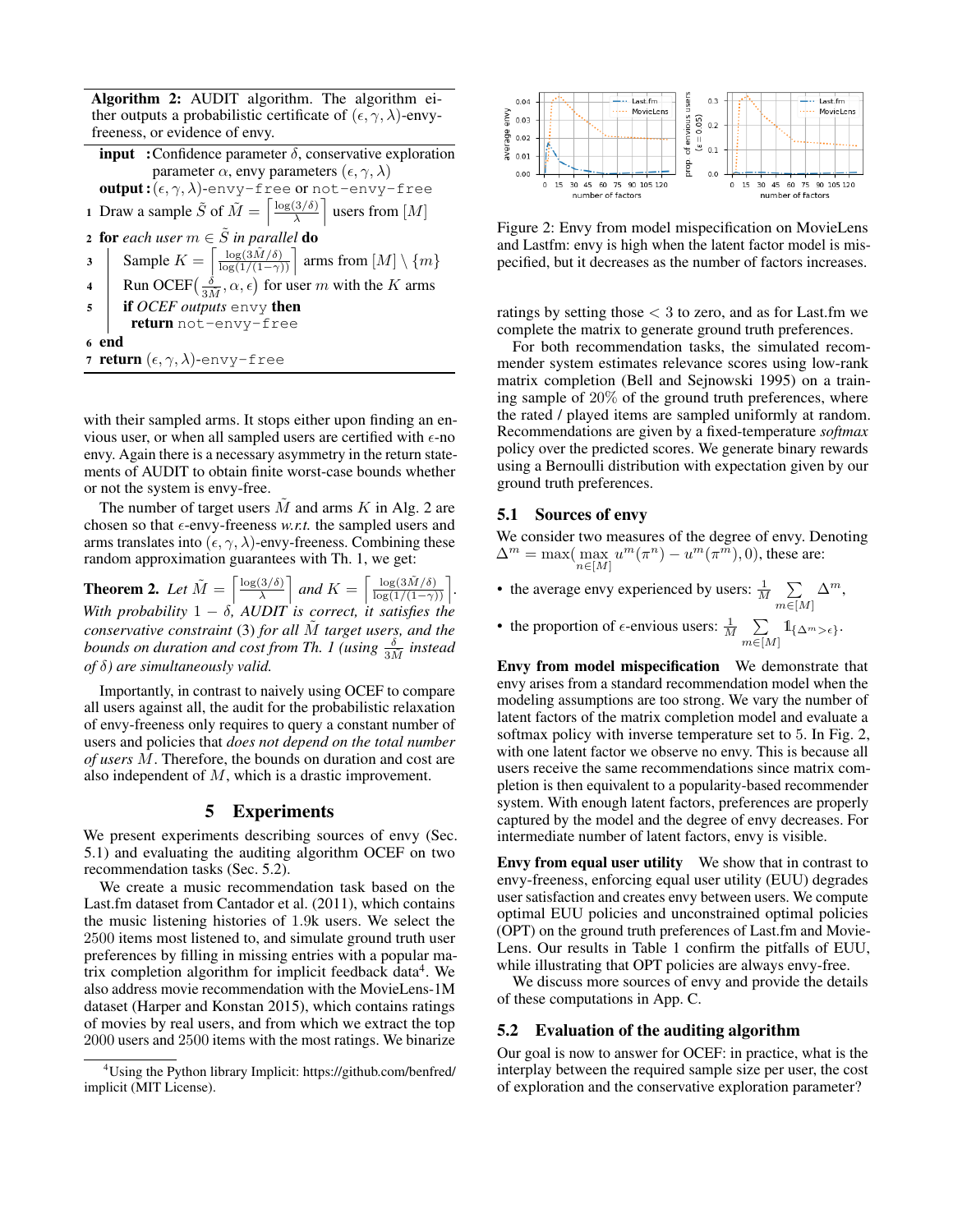|                    |            | MovieLens<br>Last.fm |            |                  |
|--------------------|------------|----------------------|------------|------------------|
|                    | <b>EUU</b> | $\overline{OPT}$     | <b>EUU</b> | $\overline{OPT}$ |
| Total utility      | 1552       | 1726                 | 1671       | 1761             |
| Average envy       | 0.10       |                      | 0.04       |                  |
| Prop. 0.05-envious | 0.61       |                      | 0.13       |                  |

Table 1: Optimal policies with equal user utility penalty (EUU) vs. Unconstrained optimal policies (OPT), computed on ground truth preferences: EUU deteriorates total utility and creates envy between users.



Figure 3: Effect of the conservative exploration parameter  $\alpha$ on the duration and cost of auditing on Bandit experiments.

Bandit experiments We first study the trade-off between duration and cost of the audit on 4 bandit problems with Bernoulli rewards and 10 arms. In Problem 1, the baseline is the best arm and all other arms are equally bad. In Prob. 2, arm 1 is best and all other arms are as bad as the baseline. In Prob.3 the baseline is best and the means of arms from best to worst decrease rapidly. Prob. 4 uses the same means as Prob. 3, but the means of the baseline and arm 1 are swapped, making the baseline second-to-best. We set  $\delta = \epsilon = 0.05$ and report results averaged over 100 trials. The details of the bandit configurations are given in Appendix D.1.

Figure 3 plots the duration and the cost of exploration (8) as a function of the conservative constraint parameter  $\alpha$ (smaller  $\alpha$  means more conservative). The curves show that for Problems 2, 3, and 4, duration is minimal for a non-trivial  $\alpha$ . This is because when  $\alpha$  is large, all arms are pulled as much as the baseline, so their confidence intervals are similar. When  $\alpha$  decreases, the baseline is pulled more, which reduces the length of the relevant confidence intervals  $\beta_0(t) + \beta_k(t)$ for *all* arms k. This, in turn, shortens the audit because nonbaseline arms are more rapidly discarded or declared better. When  $\alpha$  becomes too small, however, the additional pulls of the baseline have no effect on  $\beta_0(t) + \beta_k(t)$  because it is dominated by  $\beta_k(t)$ , so the duration only increases. This subtle phenomenon is not captured by our analysis (Th. 1), because the ratios  $\beta_0(t)/\beta_k(t)$  are difficult to track formally.

The sign of the cost of exploration depends on whether there is envy. In Prob. 2 where the baseline has the worst performance, exploration is beneficial to the user and so the cost is negative. On all other instances however, the cost is positive. The cost of exploration is closest to 0 when  $\alpha$  becomes small because then  $\beta_0(t) + \beta_k(t)$  is the smallest possible for a given number of pulls of  $k$ . For instance, in Prob. 4, the cost is close to 0 when  $\alpha$  is very small and increases with



Figure 4: Scaling w.r.t.  $\alpha$  on MovieLens (ML) and Last.fm, for recommender systems that are either envy-free (EF) or with envy. There are 41 target users and 75 arms.

 $\alpha$ . It is the case where the baseline is not the best arm but is close to it, and there are many bad arms. When the algorithm is very conservative, bad arms are discarded rapidly thanks to the good estimation of the baseline performance. In this "low-cost" regime however, the audit is significantly longer.

Appendix D.1 contains additional results when varying the number of arms and the confidence parameter  $\delta$ .

MovieLens and Last.fm experiments We now evaluate the certification of the (absence of) envy of recommendation policies on MovieLens (ML) and Last.fm. We consider two recommendation policies which are softmax functions over predicted relevance scores with inverse temperature set to either 5 or 10. These scores were obtained by matrix completion with 48 latent factors. On both datasets, with inverse temperature equal to 5, the softmax recommender system is envy-free, whereas there is envy when it is set to 10. We use AUDIT with OCEF to certify the probabilistic criterion. The envy parameters are set to  $\epsilon = \delta = 0.05$  and  $\lambda = \gamma = 0.1$ , therefore we have  $M = 41$  target users and  $K = 75$  arms, independently on the number of users in each dataset.

The results of applying OCEF on each dataset (ML or Last.fm) with each policy (envy-free or with envy) are shown in Fig. 4. For the  $(\epsilon, \gamma, \lambda)$ -envy-free policies, results are averaged over 20 trials and over all the non- $(\epsilon, \gamma)$ -envious users, whereas when there is envy, results are averaged over the target users who are  $\epsilon$ -envious. We observe clear tendencies similar to those of the previous section, although the exact sweet spots in terms of  $\alpha$  depends on the specific configuration. In particular, on envy-free configurations, the cost of the audit is positive and grows when relaxing the conservative constraint, while it is negative and decreasing with  $\alpha$  when there is envy. More details are provided in App. D.2.

### 6 Conclusion

We proposed the audit of recommender systems for user-side fairness with the criterion of envy-freeness. The auditing problem requires an explicit exploration of user preferences, which leads to a formulation as a bandit problem with conservative constraints. We presented an algorithm for this problem and analyzed its performance experimentally.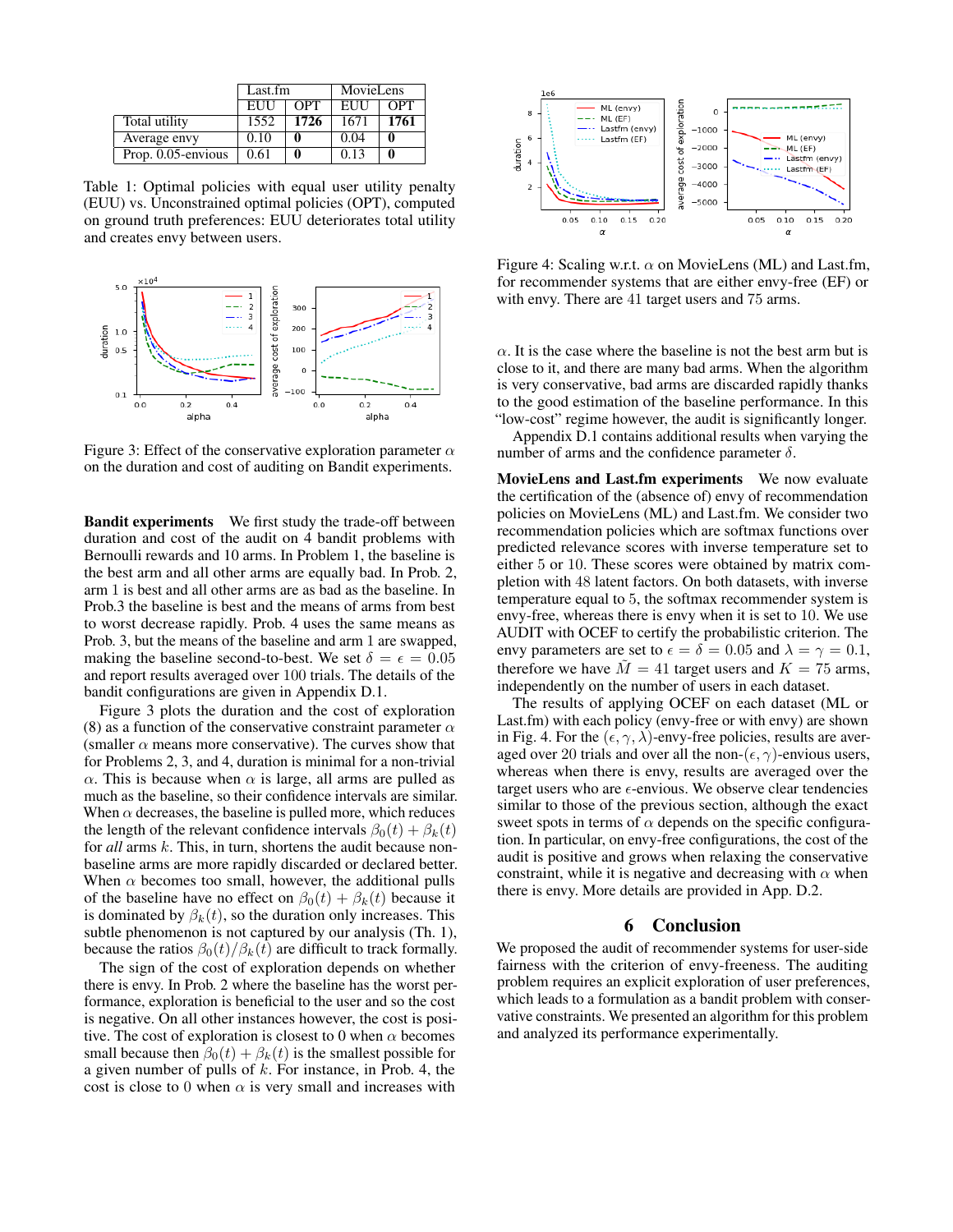# Acknowledgments

We would like to thank Jérôme Lang, Levent Sagun and the anonymous reviewers for their constructive comments on earlier versions of this paper.

# References

Asplund, J.; Eslami, M.; Sundaram, H.; Sandvig, C.; and Karahalios, K. 2020. Auditing race and gender discrimination in online housing markets. In *Proceedings of the International AAAI Conference on Web and Social Media*, volume 14, 24–35.

Audibert, J.-Y.; and Bubeck, S. 2010. Best arm identification in multi-armed bandits.

Balcan, M.-F.; Dick, T.; Noothigattu, R.; and Procaccia, A. D. 2018. Envy-free classification. *arXiv preprint arXiv:1809.08700*.

Barocas, S.; Hardt, M.; and Narayanan, A. 2018. *Fairness and Machine Learning*. fairmlbook.org. http://www. fairmlbook.org.

Barocas, S.; and Selbst, A. D. 2016. Big Data's Disparate Impact. *Calif. L. Rev.*, 104: 671–769.

Bell, A. J.; and Sejnowski, T. J. 1995. An informationmaximization approach to blind separation and blind deconvolution. *Neural computation*, 7(6): 1129–1159.

Biega, A. J.; Gummadi, K. P.; Weikum, G.; and . 2018. Equity of attention: Amortizing individual fairness in rankings. In *The 41st international acm sigir conference on research & development in information retrieval*, 405–414.

Bubeck, S.; Munos, R.; Stoltz, G.; and . 2009. Pure exploration in multi-armed bandits problems. In *International conference on Algorithmic learning theory*, 23–37. Springer.

Burke, R. 2002. Hybrid recommender systems: Survey and experiments. *User modeling and user-adapted interaction*, 12(4): 331–370.

Burke, R. 2017. Multisided fairness for recommendation. *arXiv preprint arXiv:1707.00093*.

Cantador, I.; Brusilovsky, P.; Kuflik, T.; and . 2011. 2nd Workshop on Information Heterogeneity and Fusion in Recommender Systems (HetRec 2011). In *Proceedings of the 5th ACM conference on Recommender systems*, RecSys 2011. New York, NY, USA: ACM.

Celis, L. E.; Straszak, D.; and Vishnoi, N. K. 2017. Ranking with fairness constraints. *arXiv preprint arXiv:1704.06840*.

Chevaleyre, Y.; Endriss, U.; and Maudet, N. 2017. Distributed fair allocation of indivisible goods. *Artificial Intelligence*, 242: 1–22.

Corbett-Davies, S.; and Goel, S. 2018. The measure and mismeasure of fairness: A critical review of fair machine learning. *arXiv preprint arXiv:1808.00023*.

Datta, A.; Tschantz, M. C.; Datta, A.; and . 2015. Automated experiments on ad privacy settings. *Proceedings on Privacy Enhancing Technologies*, 2015(1): 92–112.

Dwork, C.; Hardt, M.; Pitassi, T.; Reingold, O.; and Zemel, R. 2012. Fairness through awareness. In *Proceedings of the 3rd Innovations in Theoretical Computer Science Conference*, 214–226. ACM.

Ekstrand, M. D.; Tian, M.; Azpiazu, I. M.; Ekstrand, J. D.; Anuyah, O.; McNeill, D.; and Pera, M. S. 2018. All the cool kids, how do they fit in?: Popularity and demographic biases in recommender evaluation and effectiveness. In *Conference on Fairness, Accountability and Transparency*, 172–186. PMLR.

Foley, D. K. 1967. Resource allocation and the public sector.

Frank, M.; and Wolfe, P. 1956. An algorithm for quadratic programming. *Naval research logistics quarterly*, 3(1-2): 95–110.

Freedman, D. A. 1975. On tail probabilities for martingales. *the Annals of Probability*, 100–118.

Garcelon, E.; Ghavamzadeh, M.; Lazaric, A.; and Pirotta, M. 2020. Improved algorithms for conservative exploration in bandits. In *Proceedings of the AAAI Conference on Artificial Intelligence*, volume 34, 3962–3969.

Geyik, S. C.; Ambler, S.; and Kenthapadi, K. 2019. Fairnessaware ranking in search & recommendation systems with application to linkedin talent search. In *Proceedings of the 25th ACM SIGKDD International Conference on Knowledge Discovery & Data Mining*, 2221–2231.

Hannak, A.; Soeller, G.; Lazer, D.; Mislove, A.; and Wilson, C. 2014. Measuring price discrimination and steering on ecommerce web sites. In *Proceedings of the 2014 conference on internet measurement conference*, 305–318.

Harper, F. M.; and Konstan, J. A. 2015. The movielens datasets: History and context. *Acm transactions on interactive intelligent systems (tiis)*, 5(4): 1–19.

Hoeffding, W. 1963. Probability Inequalities for Sums of Bounded Random Variables. *Journal of the American Statistical Association*, 58(301): 13–30.

Hu, Y.; Koren, Y.; and Volinsky, C. 2008. Collaborative filtering for implicit feedback datasets. In *2008 Eighth IEEE International Conference on Data Mining*, 263–272. Ieee.

Ilvento, C.; Jagadeesan, M.; and Chawla, S. 2020. Multicategory fairness in sponsored search auctions. In *Proceedings of the 2020 Conference on Fairness, Accountability, and Transparency*, 348–358.

Imana, B.; Korolova, A.; Heidemann, J.; and . 2021. Auditing for Discrimination in Algorithms Delivering Job Ads. In *Proceedings of the Web Conference 2021*, 3767–3778.

Jabbari, S.; Joseph, M.; Kearns, M.; Morgenstern, J.; and Roth, A. 2017. Fairness in reinforcement learning. In *Proceedings of the 34th International Conference on Machine Learning-Volume 70*, 1617–1626. JMLR. org.

Jamieson, K.; Malloy, M.; Nowak, R.; and Bubeck, S. 2014. lil'ucb: An optimal exploration algorithm for multi-armed bandits. In *Conference on Learning Theory*, 423–439.

Jamieson, K.; and Nowak, R. 2014. Best-arm identification algorithms for multi-armed bandits in the fixed confidence setting. In *2014 48th Annual Conference on Information Sciences and Systems (CISS)*, 1–6. IEEE.

Johnson, C. C. 2014. Logistic matrix factorization for implicit feedback data. *Advances in Neural Information Processing Systems*, 27(78): 1–9.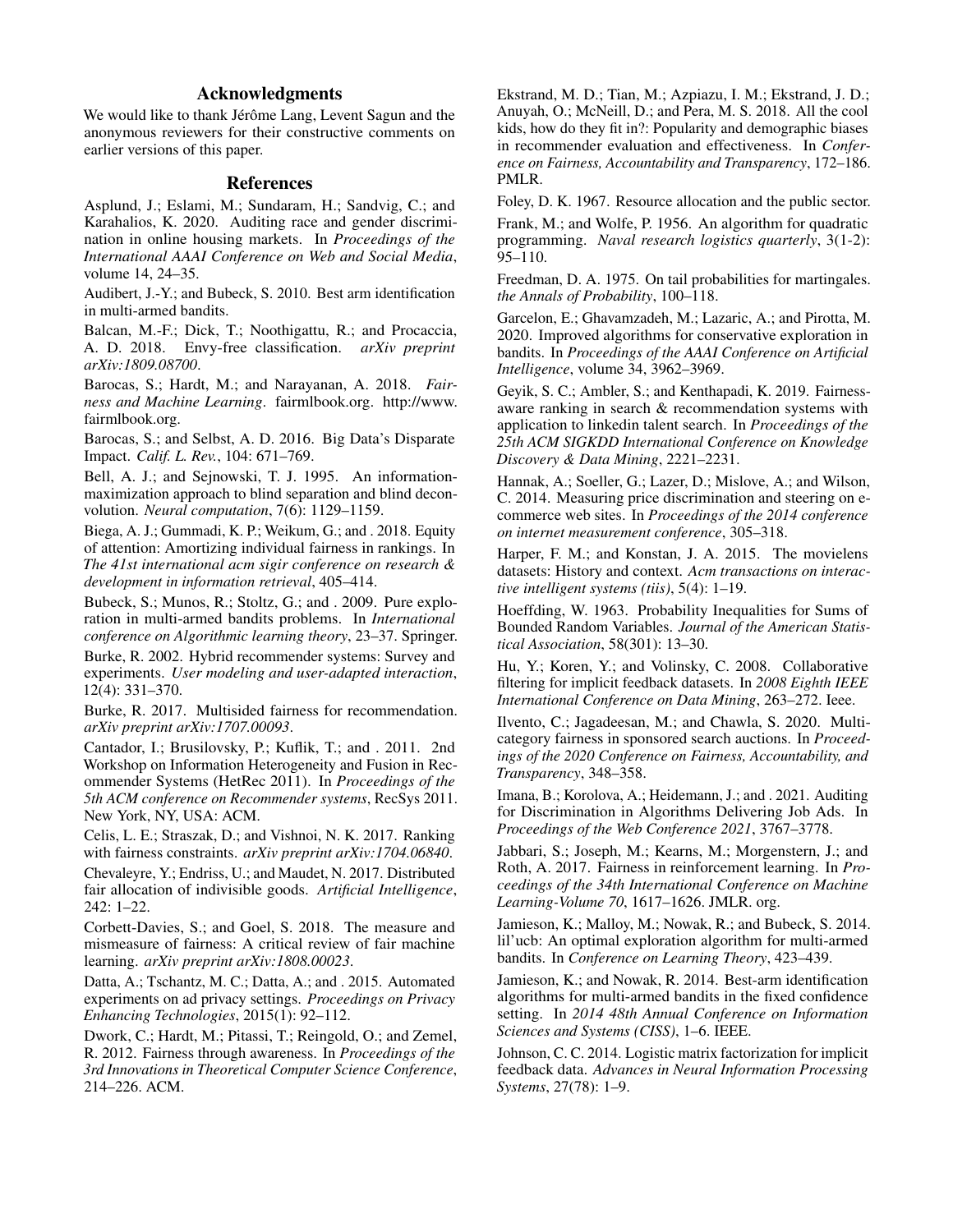Joseph, M.; Kearns, M.; Morgenstern, J. H.; and Roth, A. 2016. Fairness in learning: Classic and contextual bandits. In *Advances in Neural Information Processing Systems*, 325– 333.

Kano, H.; Honda, J.; Sakamaki, K.; Matsuura, K.; Nakamura, A.; and Sugiyama, M. 2019. Good arm identification via bandit feedback. *Machine Learning*, 108(5): 721–745.

Kim, M. P.; Korolova, A.; Rothblum, G. N.; and Yona, G. 2019. Preference-Informed Fairness. *arXiv preprint arXiv:1904.01793*.

Koren, Y.; Bell, R.; and Volinsky, C. 2009. Matrix factorization techniques for recommender systems. *Computer*, 42(8): 30–37.

Kusner, M. J.; Loftus, J.; Russell, C.; and Silva, R. 2017. Counterfactual Fairness. In Guyon, I.; Luxburg, U. V.; Bengio, S.; Wallach, H.; Fergus, R.; Vishwanathan, S.; and Garnett, R., eds., *Advances in Neural Information Processing Systems 30*, 4069–4079. Curran Associates, Inc.

Lambrecht, A.; and Tucker, C. 2019. Algorithmic bias? An empirical study of apparent gender-based discrimination in the display of STEM career ads. *Management Science*, 65(7): 2966–2981.

Langford, J. 2005. Tutorial on Practical Prediction Theory for Classification. *Journal of machine learning research*, 6(3).

Liu, Y.; Radanovic, G.; Dimitrakakis, C.; Mandal, D.; and Parkes, D. C. 2017. Calibrated fairness in bandits. *arXiv preprint arXiv:1707.01875*.

Locatelli, A.; Gutzeit, M.; and Carpentier, A. 2016. An optimal algorithm for the thresholding bandit problem. *arXiv preprint arXiv:1605.08671*.

Mehrotra, R.; Anderson, A.; Diaz, F.; Sharma, A.; Wallach, H.; and Yilmaz, E. 2017. Auditing search engines for differential satisfaction across demographics. In *Proceedings of the 26th international conference on World Wide Web companion*, 626–633.

Patro, G. K.; Biswas, A.; Ganguly, N.; Gummadi, K. P.; and Chakraborty, A. 2020. FairRec: Two-Sided Fairness for Personalized Recommendations in Two-Sided Platforms. In *Proceedings of The Web Conference 2020*, 1194–1204.

Raji, I. D.; Smart, A.; White, R. N.; Mitchell, M.; Gebru, T.; Hutchinson, B.; Smith-Loud, J.; Theron, D.; and Barnes, P. 2020. Closing the AI accountability gap: defining an end-toend framework for internal algorithmic auditing. In *Proceedings of the 2020 Conference on Fairness, Accountability, and Transparency*, 33–44.

Schölkopf, B.; and Smola, A. J. 2002. *Learning with kernels: support vector machines, regularization, optimization, and beyond*. MIT press.

Sen, A. 1999. The possibility of social choice. *American economic review*, 89(3): 349–378.

Singh, A.; and Joachims, T. 2018. Fairness of exposure in rankings. In *Proceedings of the 24th ACM SIGKDD International Conference on Knowledge Discovery & Data Mining*, 2219–2228. ACM.

Suresh, H.; and Guttag, J. V. 2019. A framework for understanding unintended consequences of machine learning. *arXiv preprint arXiv:1901.10002*.

Sweeney, L. 2013. Discrimination in online ad delivery. *Queue*, 11(3): 10.

Ustun, B.; Liu, Y.; Parkes, D.; and . 2019. Fairness without harm: Decoupled classifiers with preference guarantees. In *International Conference on Machine Learning*, 6373–6382.

Wang, M.; Gong, M.; Zheng, X.; and Zhang, K. 2018. Modeling dynamic missingness of implicit feedback for recommendation. *Advances in neural information processing systems*, 31: 6669.

Wu, Y.; Shariff, R.; Lattimore, T.; and Szepesvári, C. 2016. Conservative bandits. In *International Conference on Machine Learning*, 1254–1262.

Zafar, M. B.; Valera, I.; Rodriguez, M.; Gummadi, K.; and Weller, A. 2017. From parity to preference-based notions of fairness in classification. In *Advances in Neural Information Processing Systems*, 228–238.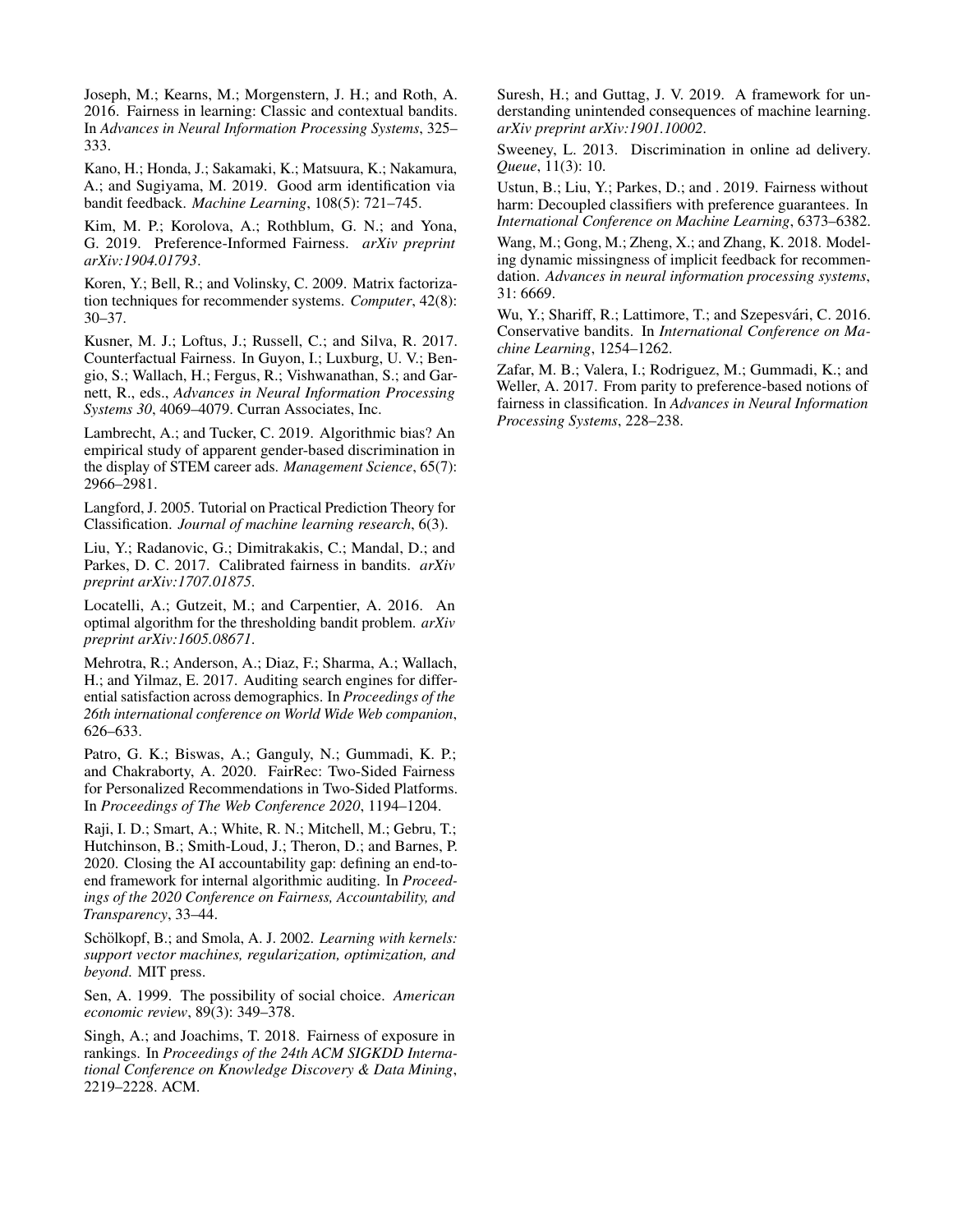|             |                                             |            |                           | item cat. 1 item cat. 2 $\parallel$      |                      |              | utilities                                   |
|-------------|---------------------------------------------|------------|---------------------------|------------------------------------------|----------------------|--------------|---------------------------------------------|
| $item$ idx) |                                             |            |                           |                                          |                      | $u^{\perp}$  | $u^2$                                       |
| (rewards)   |                                             | 0.8        | $1 \t 0 \t 0.8$<br>0.7    |                                          | 0.7                  |              |                                             |
| (policies)  | $\pi^{1,\mathrm{eq}}_{\pi^{2,\mathrm{eq}}}$ | 0.4<br>0.6 | $\frac{0}{1}$<br>$\theta$ | $\begin{array}{c} 0.6 \ 0.4 \end{array}$ | $\theta$<br>$\theta$ | 0.88<br>0.92 | $\begin{array}{c} 0.92 \\ 0.88 \end{array}$ |

Table 2: Example where the optimal recommendations under item-side equity of exposure constraints are not user-side fair because both users envy each other. There are 4 items, 2 item categories and 2 users. User 1 envies user 2 since  $u^1(\pi^{2,eq}) > u^1(\pi^{1,eq})$ . Also,  $u^2(\pi^{1,eq}) > u^2(\pi^{2,eq})$ .

# A (In-)Compatibility of envy-freeness

# A.1 Envy-freeness vs. optimality certificates

We showed in Section 3.3 that envy-freeness is compatible with optimal predictions. To understand the differences between a certificate of envy-freeness and a certificate of optimality, let us denote by  $\Pi^* = \{\pi : \exists u \text{ satisfying (1)}, \pi \in$  $\arg\max_{\pi} u(\pi')\}$  the set of potentially optimal policies. If the set of users policies approximately covers the set of potentially optimal policies  $\overline{\Pi}^*$ , then an envy-free system is also optimal. Formally, let  $D(\pi, \pi')$  such that  $|u(\pi) - u(\pi')| \leq$  $\hat{D}(\pi, \pi')$ . It is easy to see that if  $\max_{\pi \in \Pi^*} \min_{m \in M} D(\pi, \pi^m) \leq \tilde{\epsilon}$ , then  $\epsilon$ -envy-freeness implies  $\epsilon + \tilde{\epsilon}$ -optimality.

In practice, the space of optimal policies is much larger than the number of users (for instance, there are  $|\mathcal{A}|^{|\mathcal{X}|}$  optimal policies in our setting), so that auditing for envy is tractable in cases where auditing for optimality is not.

### A.2 Envy-freeness vs. equity of exposure

We remind the definition of optimal policies with equity of exposure constraints from Section 3.3:

$$
\begin{aligned}\n\text{(equiv)} \quad \pi^{m, \text{eq}}(.|x) &= \underset{\substack{p:\mathcal{A} \to [0,1] \\ \sum_a p(a) = 1}}{\text{argmax}} \sum_{a \in \mathcal{A}} p(a) \rho^m(a|x) \\
\text{u.c. } \forall s \in [S], \sum_{a \in \mathcal{A}_s} p(a) &= \frac{\sum_a \rho^m(a|x)}{\sum_{a \in \mathcal{A}} \rho^m(a|x)}\n\end{aligned}
$$

The constraints should be ignored when  $\Sigma$ a∈A  $\rho^m(a|x) = 0.$ 

Following Proposition 1 from Section 3.3, we describe here a second source of envy when using optimal policies with equity of exposure constraints. By the linearity of the optimization problem for  $\pi^{m,eq}$ , the policy assigns to the best item in a category the exposure of the entire category. It implies that categories with high average relevance have more exposure than categories with few but highly relevant items. Table 2 gives an example with two users and two categories of items where both users envy each other with the optimal recommendations under equity of exposure constraints.

In some degenerate cases though, equity of exposure policies are envy-free.

**Lemma 3.** *If for all contexts*  $x \in \mathcal{X}$ *, each user*  $m \in [M]$ *only likes a single item category*  $A_{s_m}$ *, i.e.*  $\forall a \in \mathcal{A} \setminus \mathcal{A}$  $\mathcal{A}_{s_m}, \rho^m(a|x) = 0$ , then the policies  $(\pi^{m,eq})_{m=1}^M$  are envy*free.*

*Proof.* We set contexts  $x$  aside to simplify notation, but the generalization is straightforward.

We actually prove a stronger result than the lemma: if each user m only likes a single item, then  $(\pi^{m,eq})_{m=1}^M =$  $(\pi^{m,*})_{m=1}^M$ , where  $\pi^{m,*}$  is the optimal unconstrained policy for m.

Let  $a_s^m = \text{argmax}_{a \in A_s} \rho^m(a)$  be the favorite item in category  $A_s$  for user m, then the optimal equity of exposure constrained policies has the following analytical expression:

$$
\forall s \in S, \forall a \in \mathcal{A}_s, \quad \pi^{m, \text{eq}}(a) = \mathbb{1}_{\{a = a_s^m\}} \frac{\sum\limits_{a \in \mathcal{A}_s} \rho^m(a')}{\sum\limits_{a' \in \mathcal{A}} \rho^m(a')},
$$

and we thus have:

$$
u^{m}(\pi^{m, \text{eq}}) = \sum_{s \in [S]} \rho^{m}(a_{s}^{m}) \frac{\sum\limits_{a \in A_{s}} \rho^{m}(a)}{\sum\limits_{a \in A} \rho^{m}(a)}.
$$
 (5)

If each user  $m \in [M]$  only likes a single item category  $s_m \in [S]$ , i.e.  $\forall a \in A \setminus \mathcal{A}_{s_m}, \rho^m(a) = 0$ , then  $\sum_{a \in A_s} \rho^m(a)$  $\frac{\sum\limits_{a \in A} \rho^m(a)}{\sum\limits_{a \in A} \rho^m(a)} =$  $\mathbb{1}_{\{s=s_m\}}.$ 

Then  $u^m(\pi^{m,eq}) = \rho^m(a_{s_m}^m) = \max_{a \in \mathcal{A}} \rho^m(a)$ .

Then  $\pi^{m,\text{eq}}$  is the optimal unconstrained policy for user m, meaning the whole system is envy-free (cf. Sec 3.2).

From Eq. 5, we actually note that  $(\pi^{m,eq})_{m=1}^M$  =  $(\pi^{m,*})_{m=1}^M$  if and only if each user m equally values their favorite items in each category they like, i.e.  $\forall m, \exists \kappa > 0, \forall s \in$  $S, \rho^m(a_s^m) > 0 \Rightarrow \rho^m(a_s^m) = \kappa.$ 

### B Extension to group envy-freeness

We briefly discuss an extension of envy-free recommendation to groups, since most of the literature on fair machine learning focuses on systematic differences between groups. Certifying envy-freeness at the level of groups rather than individuals also relaxes the criterion because it requires less exploration. Let us assume we are given a partition  $G$  of the users into disjoint groups. For  $g, g' \in G$ , we define the group utility of g with respect to  $g'$  as:

$$
U(g, g') = \frac{1}{|g|} \sum_{m \in g} u^m \left( \frac{1}{|g'|} \sum_{n \in g'} \pi^n \right).
$$
 (6)

**Definition B.1.** *Given*  $\epsilon > 0$ *, the recommender system is*  $\epsilon$ group-envy-free if:  $\forall g, g' \in G$ ,  $U(g, g') \leq U(g, g) + \epsilon$ .

Group envy-freeness is equivalent to envy-freeness when each group is a singleton. When we have prior knowledge that user preferences and policies are homogeneous within each group,  $\epsilon$ -envy-freeness translates to  $\epsilon'$ -group envy-freeness, with  $\epsilon' \approx \epsilon$ , and the reciprocal is also true: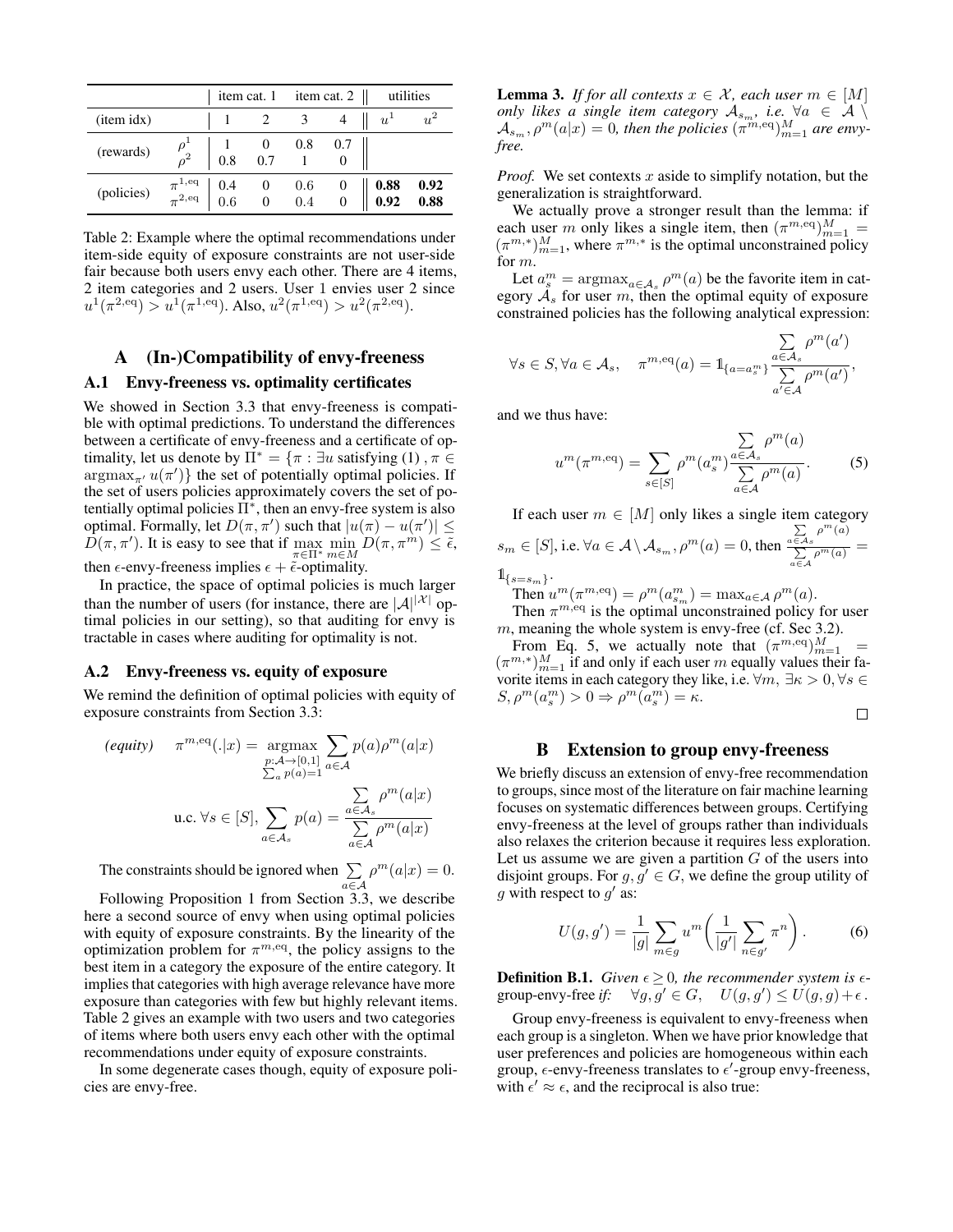**Proposition 2.** Let  $\epsilon, \tilde{\epsilon} > 0$ , and assume that for *all groups and all pairs of users* m, n *in the same group* g, we have  $\sup_{x \in \mathcal{X}} ||\pi^m(.|x) - \pi^n(.|x)||_1 \leq \tilde{\epsilon}$  and  $\sup_{x \in \mathcal{X}} ||\rho^m(.|x) - \rho^n(.|x)||_1 \leq \tilde{\epsilon}$ . Then,  $\epsilon$ -group envy-freeness *implies*  $(\epsilon + 4\tilde{\epsilon})$ *-envy-freeness.* 

The result is natural since when all groups have users with homogeneous preferences and policies, groups and users are a similar entity as regards the assessment of envy-freeness. The proof is straightforward and omitted. When groups have heterogeneous policies, the "average policy"  $\frac{1}{|g|} \sum_{n \in g} \pi^n$  is uninformative because it does not represent any user's policy. Defining a notion of group utility in the general case is thus nontrivial and left for future work.

# C Sources of envy

In this section, we first list a few possible sources of envy in recommender systems. Then we provide the details of experiments<sup>5</sup> which showcase one of these sources, namely model mispecification (App. C.2).

# C.1 Examples of sources of envy

Model mispecification Recommender systems often rely on strong modeling assumptions and multi-task learning, with methods such as low-rank matrix factorization (Koren, Bell, and Volinsky 2009). The limited capacity of the models (e.g., a rank that is too low) or incorrect assumptions might leave aside users with less common preference patterns. Appendix C.2 gives a more detailed example on two simulated recommendation tasks.

Misaligned incentives A recommender system might have incentives to recommend some items to specific users, e.g., sponsored content. Envy appears when there is a mismatch between users who like these items and users to whom they are recommended.

Measurement bias Many hybrid recommender systems rely on user interactions together with user-side data (Burke 2002). This includes side-information such as browsing history on third-party, partner websites. Envy arises in these settings if there is measurement bias (Suresh and Guttag 2019), e.g., if the side information is unevenly collected for all users (e.g., browsing patterns are different across users and partners are aligned with the patterns of a user groups only).

Operational constraints Regardless of incentives, recommendations might need to obey additional constraints. As described in Proposition 1, the item-side fairness constraint of equity of exposure is an example of possible source of (user-side) envy. The user-side fairness constraint of equal utility also creates envy, as we showed in Sec. 5.1.

In the following, we provide the details of our experiments from Sec. 5.1 where we showcase examples of environments with envy based on movie and music recommendation tasks.

In these experiments, we measure envy based on the quantity:

$$
\Delta^m = \max\left(\,\max_{n\in[M]} u^m(\pi^n) - u^m(\pi^m),0\right)
$$

In line with (Chevaleyre, Endriss, and Maudet 2017), we consider two ways of measuring the degree of envy:

- the average envy experienced by users:  $\frac{1}{M}$   $\sum_{n=1}^{\infty}$  $m \in [M]$  $\Delta^m$ ,
- the proportion of  $\epsilon$ -envious users:  $\frac{1}{M}$   $\sum_{i=1}^{M}$  $\sum_{m\in[M]} 1\!\!\!1_{\{\Delta^m > \epsilon\}}.$

# C.2 Setup of the experiments on envy from model mispecification

We describe in this section the details of the experiments on envy from mispecification presented in Section 5.1. We used Lastfm-2k (Cantador et al. 2011), a dataset from the online music service Last.fm<sup>6</sup> which contains real play counts of  $2k$  users for 19k artists, and was used by Patro et al. (2020) who also study envy-freeness as a user-side fairness criterion. We filter the top 2, 500 items most listened to. Following (Johnson 2014), we pre-process the raw counts with logtransformation. We split the dataset into train/validation/test sets, each including 70%/10%/20% of the user-item listening counts. We create three different splits using three random seeds. We estimate relevance scores for the whole user-item matrix using the standard matrix factorization algorithm<sup>7</sup> of Hu, Koren, and Volinsky (2008) trained on the train set, with hyperparameters selected on the validation set by grid search. The number of latent factors is chosen in [16, 32, 64, 128], the regularization in  $[0.01, 0.1, 1.0]$ , and the confidence weighting parameter in [0.1, 1., 10., 100.]. The resulted matrix of estimated relevance scores serves as the ground truth preferences.

We also address movie recommendation using the MovieLens-1M dataset (Harper and Konstan 2015), which contains 1 million ratings on a 5-star scale from approximately 6000 users and 4000 movies. We extract a  $2000\times2500$ user  $\times$  items matrix, keeping users and items with the most rating. We transform MovieLens ratings into an implicit feedback dataset similar to Last.fm. Since setting ratings < 3 are usually considered as negative (Wang et al. 2018), we set ratings < 3 to zero, resulting in a dataset with preference values among  $\{0, 3, 3.5, 4, 4.5, 5\}$ . We then use the same algorithm as for Last.fm to obtain relevance scores that we use to simulate ground truth preferences.

We then simulate a recommender system's estimation of preferences using low-rank matrix completion (Bell and Sejnowski 1995) on a training sample of 70% of the whole "ground truth" preferences, with hyperparameter selection on a 10% validation sample. Here, the regularization is chosen

<sup>&</sup>lt;sup>5</sup>For all our experiments, we used Python and a machine with Intel Xeon Gold 6230 CPUs, 2.10 GHz, 1.3 MiB of cache.

<sup>6</sup> http://www.lastfm.com

<sup>&</sup>lt;sup>7</sup>Using the Python library Implicit: https://github.com/benfred/ implicit (MIT License).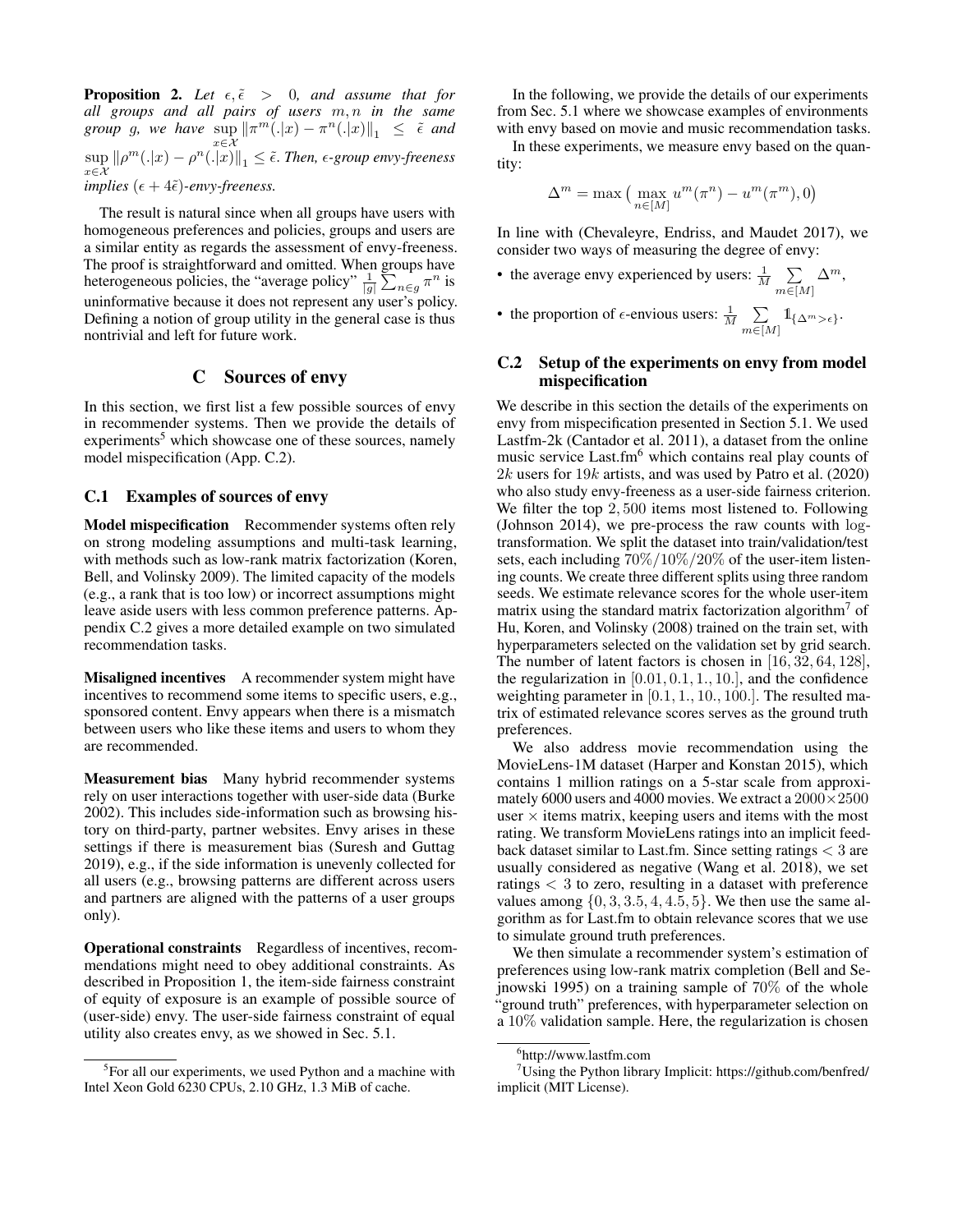in  $[0.001, 0.01, 0.1, 1.]$ , and the confidence weighting parameter in [0.1, 1., 10., 100.]. The estimated preference scores are given as input to the recommendation policies.

The recommendation policies we consider are softmax distributions over the predicted scores with fixed inverse temperature. These policies recommend a single item, drawn from the softmax distribution.

We generate binary rewards using a Bernoulli distribution with expectation given by our ground truth. We consider no context in these experiments, so that the policies and rewards only depend on the user and the item.

Figure 2 in Sec. 5.1 was generated by varying the number of latent factors in the recommender system's preference estimation model. For each number of latent factors in the range [1, 2, 4, 8, 16, 32, 64, 128, 256], a new model was trained on the train set with hyperparameter selection on the validation set. The degrees of envy are measured on the whole ground truth preference matrix.

#### C.3 Envy from equal user utility constraints

We provide the full details of the experiments on envy from equal user utility presented in Sec. 5.1 from the main paper. The goal of these experiments is to show that in contrast to envy-freeness, enforcing equal user utility (EUU) degrades user satisfaction and creates envy between users. We remind from Sec. 3.2 that the fairness constraint of EUU is defined as:

$$
\forall m, n \in [M], u^m(\pi^m) = u^n(\pi^n),
$$

or equivalently:

$$
\forall m \in [M], u^m(\pi^m) = \frac{1}{M} \sum_{n \in [M]} u^n(\pi^n).
$$

Equal user utility is enforced by adding a penalty to the maximization of user utilities. Optimal EUU policies are found by maximizing the following concave objective function, where the parameter  $b > 0$  controls the strength of the penalty:

$$
(EUU) \quad \pi_b^{\text{euu}} = \operatorname*{argmax}_{\substack{p:\mathcal{A}\to [0,1]^M \\ \forall m,\sum_a p^m(a)=1}} \sum_{m\in[M]} u^m(p^m) - b\sqrt{D(p)}
$$
  
with 
$$
D(p) = \sum_{m\in[M]} \left( u^m(p^m) - \frac{1}{M} \sum_{n\in[M]} u^n(p^n) \right)^2.
$$
 (7)

We infer EUU policies using the Frank-Wolfe algorithm (Frank and Wolfe 1956) with the ground truth preferences given as input. The parameter of the penalty is set to  $b = 50$ . We also generate the unconstrained optimal policies (OPT) based on the ground truth (recall that these are  $u^m(\pi^{m,*}) =$  $\max_{\pi} u^m(\pi) \geq u^m(\pi^{n,*}).$ 

A comparison of EUU and OPT is provided in Table 1 in Sec. 5.1, with the following evaluation measures : total utility (higher is better), average envy and proportion of 0.05 envious users (lower is better). The results on both dataset confirm the claim that enforcing EUU penalties deteriorates total utility and creates envy between users, while illustrating the known property that OPT policies are compatible with envy-freeness.



Figure 5: Effect of the conservative exploration parameter  $\alpha$ on the duration and cost of auditing on Bandit experiments.

# D OCEF experiments

# D.1 Bandit experiments

We performed experiments on toy bandit environments to assess the performance of our algorithm OCEF on various configurations, which were also considered in (Jamieson and Nowak 2014). The four bandits instances have 10 arms. They are Bernoulli variables with means equal to

- 1)  $\mu_0 = 0.6$  and  $\mu_k = 0.3$  for  $k \in [9]$ ,
- 2)  $\mu_0 = 0.3, \mu_1 = 0.6$  and  $\mu_k = 0.3$  for  $k = 2..9$ ,
- 3)  $\mu_k = 0.7 0.7 * \left(\frac{k}{10}\right)^{0.6}, k = 0, ..., 9$ , and the baseline is  $\mu_0$ ,
- 4) same as 3), but permuting  $\mu_0$  and  $\mu_1$ .

Fig. 5 shows the result of applying OCEF on the various configurations, where we set  $\delta = \epsilon = 0.05$  and report results averaged over 100 trials. We observe clear tendencies similar to those presented in Section 5.2, although the exact sweet spots in terms of  $\alpha$  depends on the specific configuration.

The cost of exploration follows similar patterns as in in Section 5.2. In Prob. 2, the baseline has the worst performance, so exploration is beneficial to the user and the cost is negative. On the other hand, for instance in Prob. 4, the cost is close to 0 when  $\alpha$  is very small and increases with  $\alpha$ . It is the case where the baseline is not the best arm but is close to it, and there are many bad arms. When the algorithm is very conservative, bad arms are discarded rapidly thanks to the good estimation of the baseline performance. In this "low-cost" regime however, the audit is significantly longer.

We show additional results when varying  $\delta$  in Figure 6. Results are averaged over 100 simulations and the conservative exploration parameter is set to  $\alpha = 0.05$ . The duration decreases as  $\delta$  increases, i.e. a lower confidence certificate requires fewer samples per user. The duration for Problem 1 is longer than for the other instances. This is because with  $\alpha$  set to 0.05 and the baseline mean being much higher than non-baseline arms, the conservative constraint 3 enforces many pulls of the baseline, since each exploration round is very costly. As a consequence, too little data is collected on the non-baseline arms to conclude that they are below  $\mu_0 + \epsilon$ . Since all non-baseline arms have equal means, the size of the active set remains the same for a long time, while in Problem 3, where the baseline is also the best arm, arms are eliminated one at a time.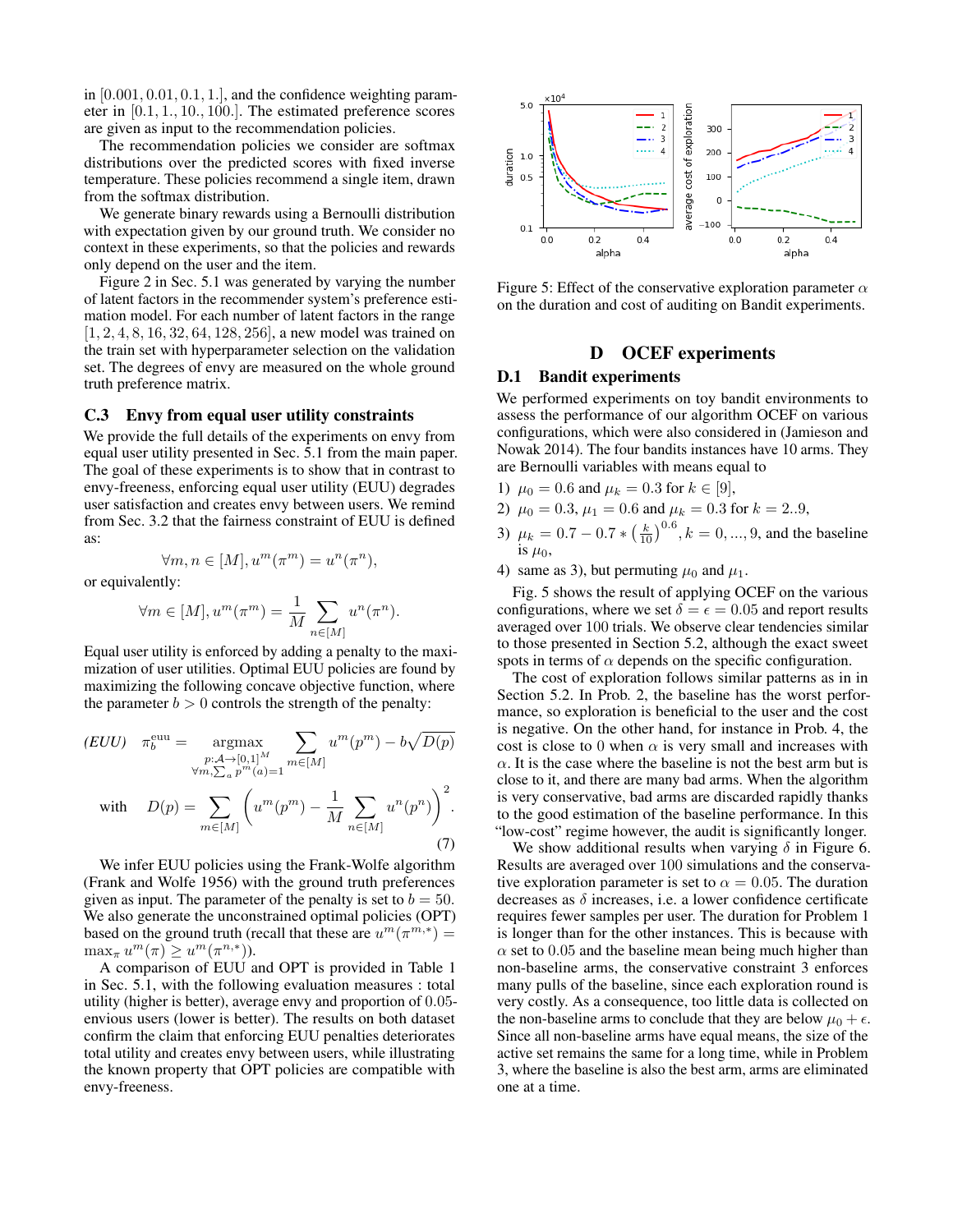

Figure 6: Effect of the confidence parameter  $\delta$  on the duration and cost on 4 different bandit instances.



Figure 7: Effect of the number of arms on the duration on 4 different bandit instances.

We show how OCEF scales with the number of arms in Figure 7, for fixed values  $\alpha = \delta = \epsilon = 0.05$ . We set  $K_{\text{max}} = 100$  and define 4 instances as in the list above, except that  $K = K_{\text{max}}$  instead of  $K = 9$ . We run OCEF on the instances  $\mu_{0:K'}$  and vary the value of  $K' \leq K_{\text{max}}$ . The duration increases for all problems, and the slope depends on the gaps between  $\mu_0$  and the  $\mu_k$ .

# D.2 Setup of the MovieLens and Last.fm experiments

We now provide additional details on the experimental evaluation of OCEF on MovieLens and Last.fm presented in Sec. 5.2. The protocole to generate the recommendation task is the same as the one described in App. C for the experiments on sources of envy. The policies are softmax distributions over scores predicted by the matrix factorization model with a number of factors equal to 48.

In these experiments, the auditor interacts with the audited users. Rewards are drawn from Bernoulli distributions with expectation equal to the ground truth preferences.

Two recommendation policies are audited. The first one is a softmax with inverse temperature equal to 5. Since the inverse temperature is small, the softmax distribution is closer to random, which means users get more similar recommendations: the recommender system is thus envy-free. The second one is a softmax with inverse temperature equal to 15. With higher inverse temperature, the distribution is more peaked, which exacerbates differences between policies. Since the

model with 48 factors is mispecified (see Sec.5.1), envy is visible.

# E Proofs

# E.1 Theoretical results

Useful lemmas Recall that OCEF considers a single audited group  $m$ , therefore we do not use superscripts  $m$  in the following (e.g.,  $\mu_k$ ,  $r_{t}$ ...).

The algorithm relies on valid confidence intervals. As in (Jamieson et al. 2014), we use anytime bounds inspired by the law of the iterated algorithm (LIL), and a union bound.

We say that a random variable is  $\sigma$ -subgaussian if it is subgaussian with variance proxy  $\sigma^2$ . Since we assume the rewards for each user are bounded, more precisely  $r_t \in [0, 1]$ , they are  $\frac{1}{2}$ -subgaussian.

 $2^{\circ}$  are  $2^{\circ}$ -subgaussian.<br>Throughout the paper, we assume that rewards for each user are independent conditionally to the arm played.

**Lemma 4.** Let  $\delta \in (0,1)$ . Assume the rewards are  $\sigma$ *subgaussian.*

Let 
$$
\omega \in (0, 1)
$$
,  $\theta = \log(1 + \omega) \left(\frac{\omega \delta}{2(2+\omega)}\right)^{\frac{1}{1+\omega}}$ .  
\nLet  $N_k(t) = \sum_{s=1}^t \mathbb{1}_{\{k_s = k\}}$   $\widehat{\mu}_k(t) = \frac{\sum_{s=1}^t r_s \mathbb{1}_{\{k_s = k\}}}{N_k(t)}$   
\n
$$
\beta_k(t) = \sqrt{\frac{2\sigma^2 (1 + \sqrt{\omega})^2 (1 + \omega)}{N_k(t)}}
$$
\n
$$
\times \sqrt{\log \left(\frac{2(K+1)}{\theta} \log((1+\omega)N_k(t))\right)}
$$
\n
$$
\underline{\mu}_k(t) = \widehat{\mu}_k(t) - \beta_k(t) \qquad \overline{\mu}_k(t) = \widehat{\mu}_k(t) + \beta_k(t)
$$

*Then,*

$$
\mathbb{P}\left[\forall t>0,\forall k\in[K],\ \mu_k\in[\underline{\mu}_k(t);\overline{\mu}_k(t)]\right]\geq 1-\frac{\delta}{2}.
$$

Notice that the choice of  $\theta$  makes sure that  $\beta_k$  is well defined as long as  $N_k(t) > 0$ . We use the convention that when  $N_k(t) = 0$ ,  $\beta_k(t)$  is strictly larger than when  $N_k(t) =$ 1 to ensure  $\beta_k$  is strictly decreasing with  $N_k$ . Also, when  $N_k(t) = 0$ , we set  $\widehat{\mu}_k(t) = 0$ .

Following (Garcelon et al. 2020), our lower bound on the conservative constraint relies on Freedman's martingale inequality (Freedman 1975).

Lemma 5. *Assume all rewards are* σ*-subgaussian. Let*  $A_t = \{s \leq t : k_s \neq 0\}$  be the number of times a non*baseline arm*  $k \neq 0$  *has been pulled up to time t. Let*  $\phi(t) = \sigma \sqrt{2|A_{t-1}| \log \left(\frac{6|A_{t-1}|^2}{\delta}\right)}$  $\frac{t-1|^2}{\delta}$ ) +  $\frac{2}{3}$  log  $\left(\frac{6|A_{t-1}|^2}{\delta}\right)$  $rac{t-1|^{2}}{\delta}$ ). *Then,*  $\forall \delta > 0$ ,  $\overline{\phantom{a}}$ 

$$
\mathbb{P}\left[\forall t > 0, \left|\sum_{s \in A_{t-1}} (\mu_{k_s} - r_s)\right| \leq \phi(t)\right] \geq 1 - \frac{\delta}{2}.
$$

As in Lemma 4, we use the convention  $\phi(t) = 0$  when  $|A_{t-1}| = 0.$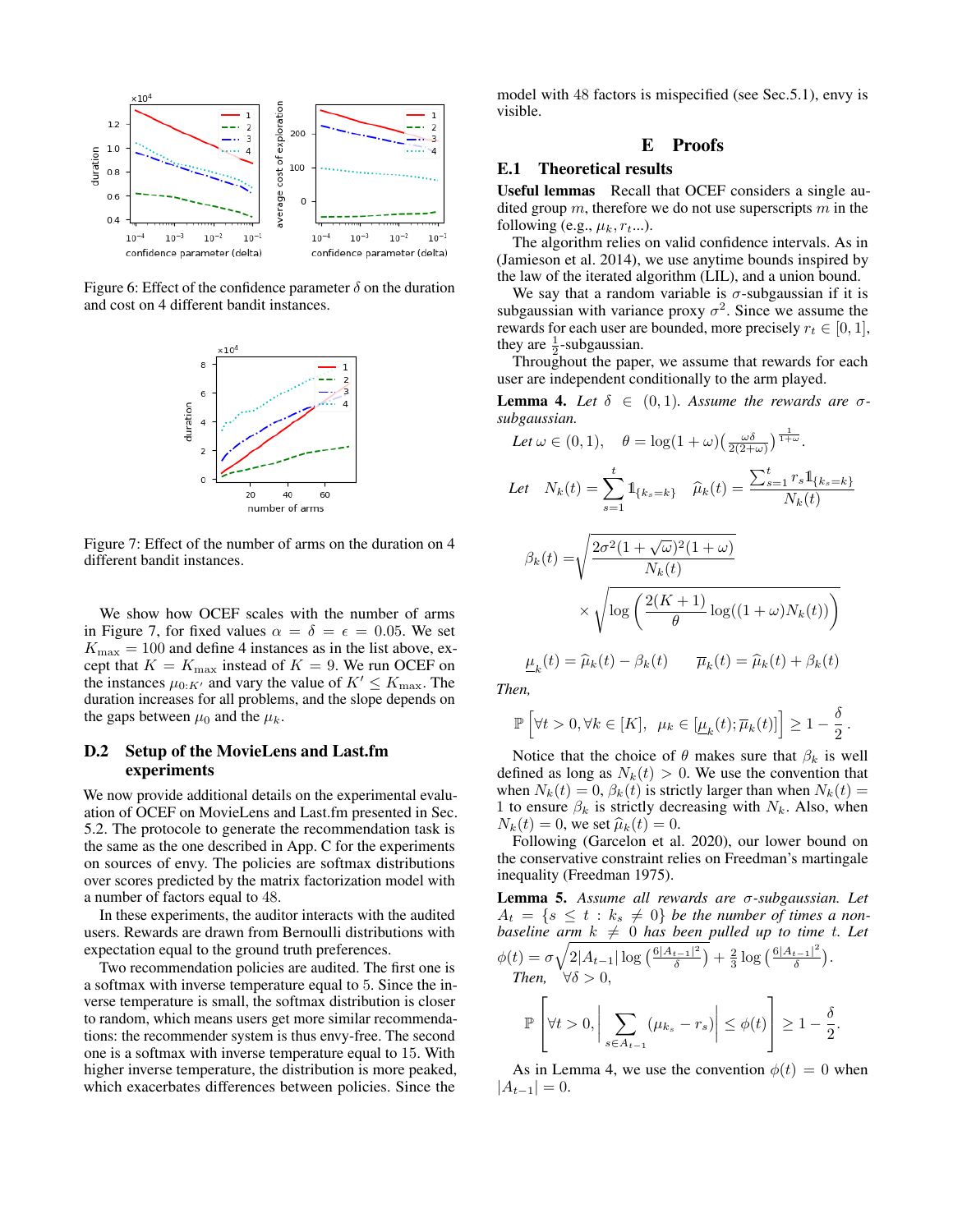**Lemma 6.** *Let*  $\delta \in (0, 1)$ *.* 

*Let*  $\Phi(t) = \min \left( \sum_{k=1}^{K} \beta_k(t-1) N_k(t-1), \phi(t) \right)$ , with  $\phi(t)$  *defined in Lemma 5. Let*  $\mathcal E$  *be the event under which all confidence intervals are valid, i.e.:*

$$
\mathcal{E} = \mathcal{E}_1 \cap \mathcal{E}_2 \quad \text{with}
$$
\n
$$
\mathcal{E}_1 = \{ \forall k \in \{0, \dots, K\}, \forall t > 0, \mu_k(t) \in [\underline{\mu}_k(t); \overline{\mu}_k(t)] \}
$$
\n
$$
\mathcal{E}_2 = \{ \forall t > 0, \left| \sum_{s \in A_{t-1}} (\mu_{k_s} - r_s) \right| \leq \Phi(t) \}.
$$
\nThen  $\mathbb{P}[\mathcal{E}] \geq 1 - \delta$ .

*Proof.* By Lemma 4,  $\mathbb{P}[\mathcal{E}_1] \geq 1 - \frac{\delta}{2}$ . By the lemma above, with probability  $1 - \frac{\delta}{2}$ , we have for all  $t > 0$ ,  $\left| \sum_{s \in A_{t-1}} (\mu_{k_s} - r_s) \right| \leq \phi(t).$ 

Then, notice that

$$
\bigg| \sum_{s \in A_{t-1}} (\mu_{k_s} - r_s) \bigg| = \bigg| \sum_{k=1}^K N_k(t-1)(\mu_k - \widehat{\mu}_k(t-1)) \bigg|.
$$

Hence under  $\mathcal{E}_1$  we also have:

$$
\bigg|\sum_{s\in A_{t-1}}(\mu_{k_s}-r_s)\bigg|\leq \sum_{k=1}^KN_k(t-1)\beta_k(t-1).
$$

Therefore,

$$
\mathcal{E} = \mathcal{E}_1 \cap \mathcal{E}_2 = \mathcal{E}_1 \cap \left\{ \Big| \sum_{s \in A_{t-1}} (\mu_{k_s} - r_s) \Big| \leq \phi(t) \right\},\
$$

and thus, by a union bound, we have:  $\mathbb{P}[\mathcal{E}] \geq 1 - \delta$ .  $\Box$ 

Theorems We now provide our complete theoretical guarantees for correctness (Theorem 7), duration (Theorem 8) and cost (Theorem 9), which we then prove in App. E.2 and E.3. From these results, we derive Theorem 1 in the main paper, which we prove in App. E.4.

**Theorem 7** (Correctness). With probability at least  $1 - \delta$ :

- *1. OCEF satisfies the safety constraint* (3) *at every time step,*
- 2. *if OCEF outputs*  $\epsilon$ -no-envy *then the user* m *is not*  $\epsilon$ *envious, and if it outputs* envy*, then* m *is envious.*
	- We denote  $\log^+(\cdot) = \max(1, \log(\cdot)).$

**Theorem 8** (Duration). Let  $\eta_k = \max(\mu_k - \mu_0, \mu_0 + \epsilon - \mu_k)$ ,  $\delta \in (0,1)$ ,  $\theta = \log(2) \sqrt{\frac{\delta}{6}}$ *, and* 

$$
\forall k \neq 0, \quad H_k = 1 + \frac{64}{\eta_k^2} \log \left( \frac{2(K+1) \log^+ \left( \frac{128(K+1)}{\theta \eta_k^2} \right)}{\theta} \right),
$$

$$
H_0 = \max \left( \max_{k \in [K]} H_k, \frac{6K+2}{\alpha \mu_0} + \sum_{k=1}^K \frac{256 \log \left( \frac{2(K+1) \log(2H_k)}{\theta} \right)}{\alpha \mu_0 \eta_k} \right).
$$

*With probability at least*  $1 - \delta$ *, OCEF stops in at most*  $\tau$ *steps, with*  $\overline{V}$ 

$$
\tau \leq \sum_{k=0}^{\mathbf{n}} H_k.
$$

Finally, we define the *cost of exploration* as the potential reward lost because of exploration actions, in our case the cumulative reward lost, on average over users in the group:

$$
C_t = t\mu_0 - \sum_{s=1}^t \mu_{k_s} \,. \tag{8}
$$

In the worst case, the following bound holds:

Theorem 9 (Cost of exploration). *Under the assumptions and notation of Theorem 8, let* τ *be the time step where OCEF stops. With probability*  $1 - \delta$ *, we have:* 

$$
C_{\tau} \leq \sum_{k:\mu_k < \mu_0} (\mu_0 - \mu_k) H_k \tag{9}
$$

Certification of the exact criterion for all users The audit of the full system for the exact envy-freeness criterion consists in running OCEF for every user. Since we are making multiple tests, we need to use a tighter confidence parameter for each user so that the confidence intervals simultaneously hold for all users.

Corollary 9.1 (Online certification). *With probability at least* 1 − δ*, running OCEF simultaneously for all* M *users, each* with confidence parameter  $\delta' = \frac{\delta}{M}$ , we have:

- *1. for all*  $m \in [M]$  *OCEF satisfies the constraints* (3)*,*
- *2. all users for which OCEF returns -NO ENVY are not envious of any other users, and all users for which OCEF returns ENVY are envious of another user.*
- *3. For every user, the bounds on the duration of the experiment and the cost of exploration given by Theorems 8 and 9 (using* δ/M *instead of* δ*) are simultaneously valid.*

For the certification of the probabilistic envy-freeness criterion, we refer to Theorem 2 in the main paper, which we prove in App. E.5.

#### E.2 Proof of Theorem 7

*Proof.* We assume that event  $\mathcal E$  holds true. Then all confidence intervals are valid, i.e., for all  $k = 0, ..., K$ ,  $\underline{\mu}_k(t) \leq$  $\mu_k \leq \overline{\mu}_k(t)$ , and  $\sum_{s \in A_{t-1}} \mu_{k_s} \geq \sum_{s \in A_{t-1}} r_s - \Phi(t)$ .

Let  $Z_t$  be the safety budget, defined as  $Z_t = \sum_{s=1}^t \mu_{k_s}$  –  $(1-\alpha)\mu_0 t$ , so that the conservative constraint (3) is equivalent to  $\forall t, Z_t \geq 0$ . We have  $Z_t = \sum_{s \in A_{t-1}} \mu_{k_s} + \mu_{k_t} + (N_0(t - t)$  $1 - (1 - \alpha)t)\mu_0$ . Therefore,  $\xi_t$  (eq. (4)) is a lower bound on the safety budget  $Z_t$  if  $\ell_t$  is played. By construction of the algorithm, the safety constraint (3) is immediately satisfied since a pull that could violate it is not permitted.

By the validity of confidence intervals under  $\mathcal{E}$ , if OCEF stops because of the first condition, then  $\exists k, \mu_k > \mu_0$ . Therefore 0 is not  $\epsilon$ -envious of k and OCEF is correct.

If OCEF stops because of the second condition, i.e.,  $\forall k, \overline{\mu}_k(t) \leq \underline{\mu}_0(t) + \epsilon$ , then  $\forall k, \mu_k \leq \mu_0 + \epsilon$ . Therefore 0 is not envious and OCEF is correct.

Since  $\mathbb{P}[\mathcal{E}] \geq 1 - \delta$ , OCEF satisfies the safety constraint and is correct with probability  $\geq 1 - \delta$ .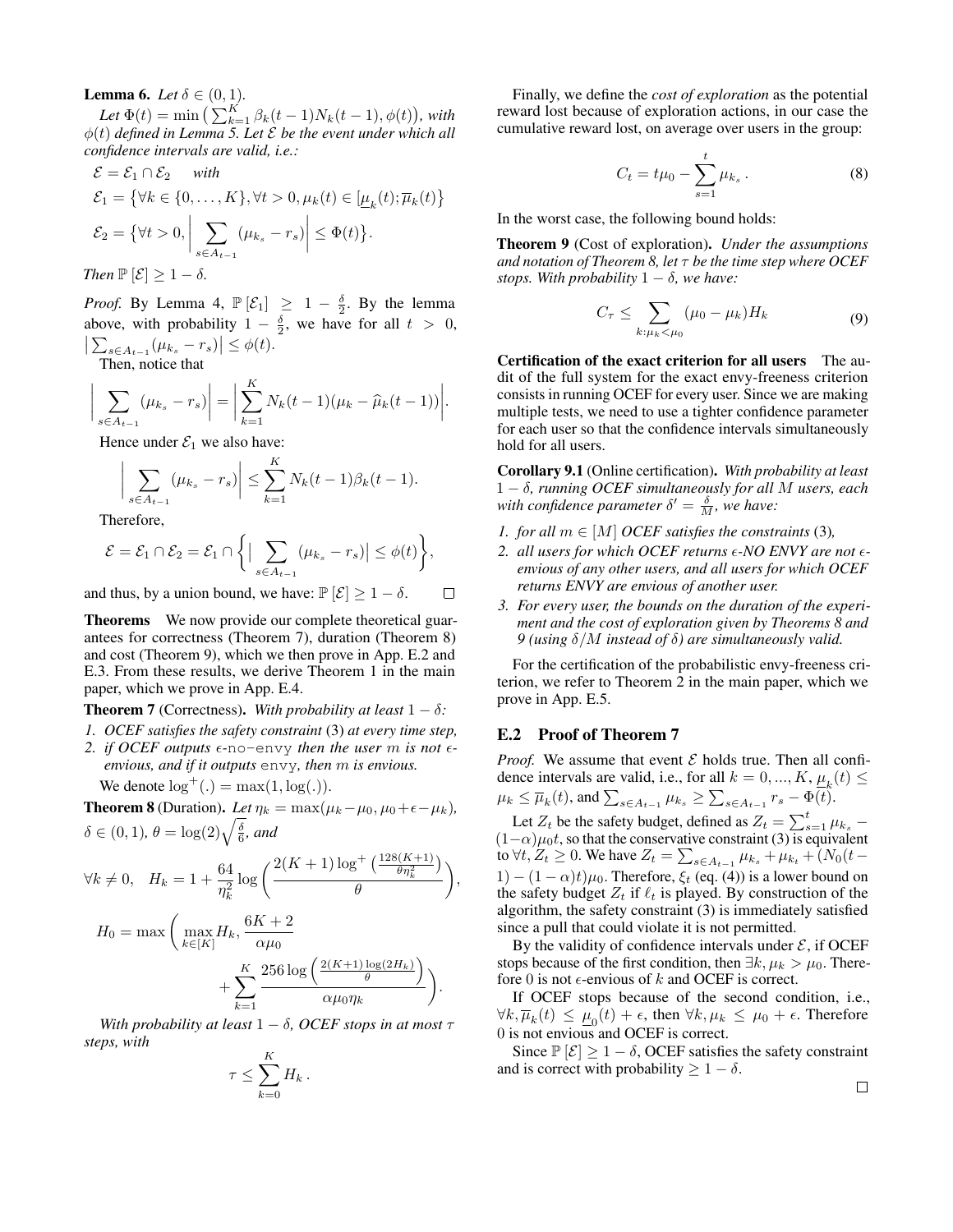#### E.3 Proofs of Theorem 8 and Theorem 9

**Notation** For conciseness, we use  $\tilde{K} = K + 1$ , and

$$
\psi_k(t) = 2\sigma^2 (1 + \sqrt{\omega})^2 (1 + \omega) \log \left( \frac{2\tilde{K}}{\theta} \log((1 + \omega)N_k(t)) \right)
$$
  
so that  $\beta_k(t) = \sqrt{\frac{\psi_k(t)}{N_k(t)}}$ .

We shall also use  $\Gamma_{\omega} = 2\sigma^2(1 + \sqrt{\omega})^2(1 + \omega)$ . We use the convention  $\psi_k(t) = 0$  when  $N_k(t) = 0$ , and set  $\beta_k(t)$  to some value strictly larger than when  $N_k(t) = 1$ .

We remind that  $\omega \in (0, 1)$ ,  $\theta = \log(1 + \omega) \left( \frac{\omega \delta}{2(2 + \omega)} \right)^{\frac{1}{1 + \omega}}$ and  $\eta_k = \max(\mu_k - \mu_0, \mu_0 + \epsilon - \mu_k)$ . We denote by  $\eta_{\min} =$  $\min_{k\in[K]} \eta_k$ .

Finally, we notice that under event  $\mathcal E$  (as defined in Sec. E.1), we have for all  $k \in \{0, \ldots, K\}$  and all t:

$$
\mu_k + 2\beta_k(t) \ge \overline{\mu}_k(t) \ge \mu_k \ge \underline{\mu}_k(t) \ge \mu_k - 2\beta_k(t). \tag{10}
$$

**Lemma 10.** *Under event*  $\mathcal{E}$ *, for every*  $k \in [K]$ *, if* k is pulled *at round t, then*  $4\beta_k(t) \geq \eta_k$ .

*Proof of Lemma 10.* Since k is pulled at t, the two following inequalities hold:

$$
\overline{\mu}_k(t-1) > \underline{\mu}_0(t-1) + \epsilon \tag{11}
$$

$$
\underline{\mu}_k(t-1) \le \overline{\mu}_0(t-1) \tag{12}
$$

We prove them by contradiction. If (11) does not hold, then k should be discarded from the active set at time  $t - 1$ , and therefore cannot be pulled at  $t$ . Likewise, if (12) does not hold, then the algorithm stops at  $t - 1$ , so k cannot be pulled at t.

Using  $(11)$  and  $(10)$ , we have:

$$
\mu_k + 2\beta_k(t-1) \ge \overline{\mu}_k(t-1) > \underline{\mu}_0(t-1) + \epsilon \ge \mu_0 - 2\beta_0(t-1) + \epsilon.
$$

Since 0 was not pulled at time t, we also have  $\beta_0(t-1) \leq$  $\beta_k(t-1)$ , hence  $4\beta_k(t-1) \geq \mu_0 + \epsilon - \mu_k$ .

Using (12) and (10) we have  $\mu_k - 2\beta_k(t) \le \mu_0 + 2\beta_0(t)$ and since  $\beta_0(t) \leq \beta_k(t)$ , we obtain  $4\beta_k(t-1) \geq \mu_k - \mu_0$ .

In the following lemma, we recall that we denote  $log^+(.) = max(1, log(.)).$ 

**Lemma 11.** *Under event*  $\mathcal{E}, \forall \tau > 0, \forall k \in [K]$ *, we have* 

$$
N_k(\tau) \le H_k \quad \text{with}
$$
  
\n
$$
H_k = 1 + \frac{32\sigma^2 (1 + \sqrt{\omega})^2 (1 + \omega)}{\eta_k^2} \times \log\left(\frac{2(K+1)\log^+\left(\frac{64(K+1)\sigma^2 (1 + \sqrt{\omega})^2 (1 + \omega)^2}{\theta \eta_k^2}\right)}{\theta}\right)
$$

*Proof.* Let  $\tau > 0$ ,  $k \in [K]$ , and let  $t \leq \tau$  be last time step before  $\tau$  at which k was pulled. If such a t does not exist, then  $N_k(\tau) = 0$  and the result holds. In all cases, we have  $N_k(t) = N_k(\tau)$ .

We consider  $t > 0$  from now on.

,

By Lemma 10, we have  $4\beta_k(t-1) \geq \eta_k$ , and thus  $N_k(t-1)$  $1) \leq \frac{16\psi_k(t-1)}{\eta_k^2}$ , which writes, if  $N_k(t) > 0$ :

$$
N_k(t-1) \le \frac{16\psi_k(t-1)}{\eta_k^2}
$$
  
 
$$
\le \frac{16\Gamma_\omega}{\eta_k^2} \log \left(\frac{2\tilde{K}}{\theta} \log \left((1+\omega)N_k(t-1)\right)\right).
$$
 (13)

Using  $\frac{1}{t} \log \left( \frac{\log((1+\omega)t)}{\Omega} \right)$  $\left(\frac{(1+\omega)t}{\Omega}\right)$   $\geq$   $c$   $\Rightarrow$   $t$   $\leq$  $\frac{1}{c} \log \left( \frac{\log((1+\omega)/c\Omega)}{\Omega} \right)$  $\left(\frac{(\mu + \omega)}{2}\right)$  (see Equation (1) in (Jamieson et al. 2014)) with  $\Omega = \frac{\theta}{2\tilde{K}}$  and  $c = \frac{\eta_k^2}{16\Gamma_{\omega}}$ , we obtain

$$
N_k(t-1) \le \frac{16\Gamma_\omega}{\eta_k^2} \log\left(\frac{2\tilde{K}}{\theta} \log\left(\frac{(1+\omega)32\tilde{K}\Gamma_\omega}{\theta\eta_k^2}\right)\right)
$$
(14)

Since  $N_k(t) = N_k(t-1) + 1$ , using  $\log^+$  instead of  $\log$ inside to deal with the case  $N_k(t-1) = 0$  gives the desired result.  $\Box$ 

**Lemma 12.** *Under event*  $\mathcal{E}$ *, at every time step*  $\tau$ *, we have* 

$$
N_0(\tau) \le \max\left(\max_{k \in [K]} H_k, \frac{6K + 2}{\alpha \mu_0} + \sum_{k=1}^K \frac{64\sigma^2 (1 + \sqrt{\omega})^2 (1 + \omega) \log\left(\frac{2(K+1)\log((1+\omega)H_k)}{\theta}\right)}{\alpha \mu_0 \eta_k}\right)
$$

*Proof.* Let  $\tau > 0$  and  $t \leq \tau$  the last time 0 was pulled before  $\tau$ . We assume  $t > 0$ .

**Case 1:** 0 was pulled because  $\beta_0(t-1) > \min_{k \in [K]} \beta_k(t-1)$ 1).

Then  $N_0(\tau) = N_0(t-1) + 1 \leq 1 + \max_{k \neq 0} N_k(t-1)$ . By lemma 10, we thus have  $N_0(\tau) \leq \max_{k \in [K]} H_k$ .

**Case 2:** 0 was pulled because  $\xi_t < 0$ . Here the proof follows similar steps as that of Theorem 5 in (Wu et al. 2016).

$$
\sum_{s \in A_{t-1}} r_s - \Phi(t) + \underline{\mu}_{\ell_t}(t-1) + (N_0(t-1) - (1-\alpha)t)\overline{\mu}_0(t-1) < 0
$$

We drop  $\underline{\mu}_{\ell_t}(t-1)$ , replace t by  $\sum_{k=0}^K N_k(t-1) + 1$  and rearrange terms to obtain:

$$
\alpha N_0(t-1)\overline{\mu}_0(t-1) \le (1-\alpha)\overline{\mu}_0(t-1)
$$
  
+  $(1-\alpha)\sum_{k=1}^K N_k(t-1)\overline{\mu}_0(t-1) - \sum_{s \in A_{t-1}} r_s + \Phi(t)$  (15)

Since we have  $\beta_0(t-1) \leq \beta_k(t-1)$  (otherwise we would be in case 1), and  $A_{t-1} = \sum_{k=1}^{K} N_k(t-1)$ , we bound the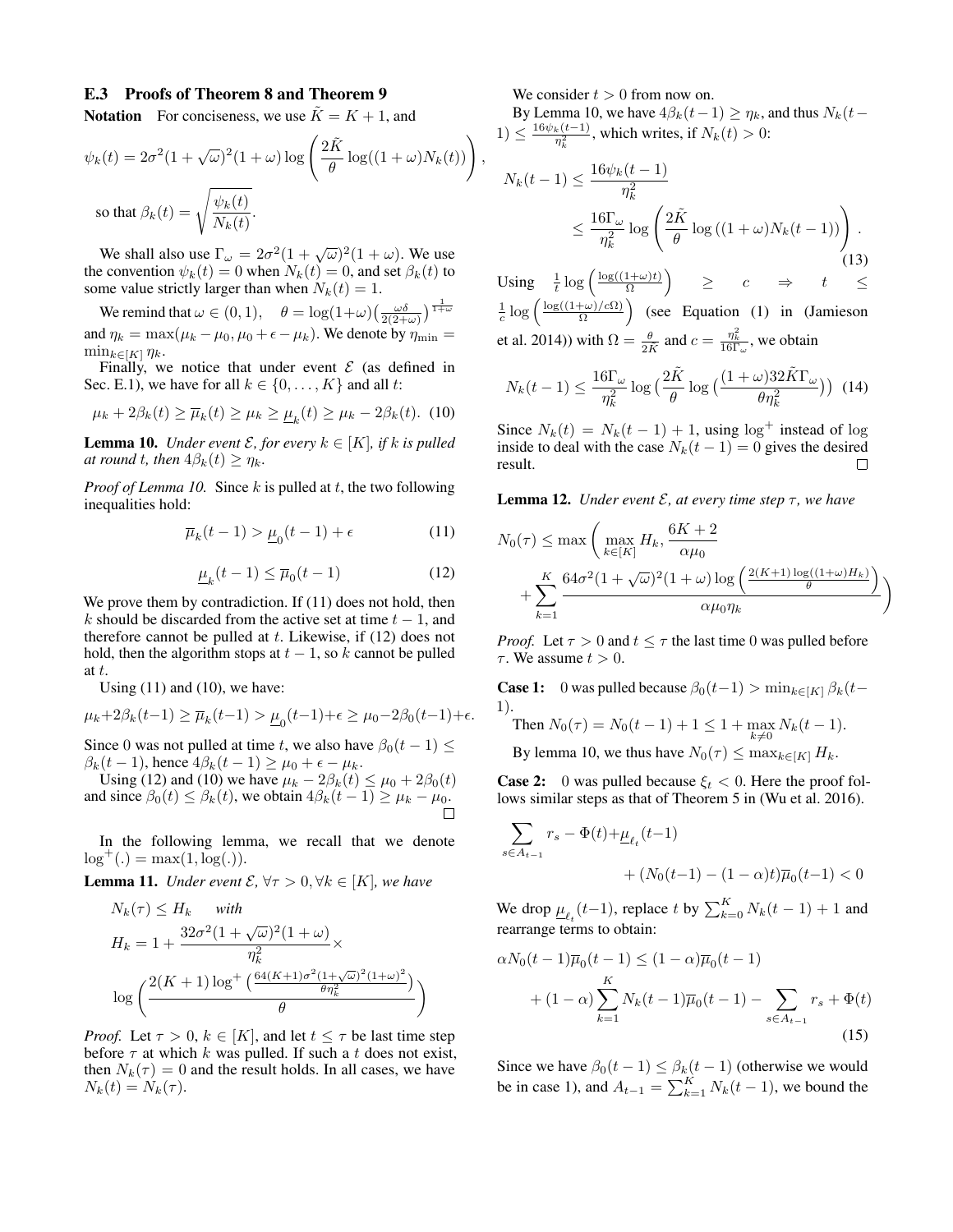the sum over arms in (15):

$$
\sum_{k=1}^{K} N_k(t-1)\overline{\mu}_0(t-1)
$$
\n
$$
\leq \sum_{k=1}^{K} N_k(t-1)(\mu_0 + 2\beta_0(t-1))
$$
\n
$$
\leq \sum_{k=1}^{K} N_k(t-1)(\mu_0 + 2\beta_k(t-1))
$$
\n
$$
= \sum_{s \in A_{t-1}} \mu_0 + \sum_{k=1}^{K} 2\beta_k(t-1)N_k(t-1).
$$

Using Lemma 6, we also bound  $-\sum_{s \in A_{t-1}} r_s \ge$  $\sum_{s \in A_{t-1}} \mu_s + \Phi(t)$  (under  $\mathcal{E}$ ).

Plugging this into (15) gives:

$$
\alpha N_0(t-1)\overline{\mu}_0(t-1) \le (1-\alpha)\overline{\mu}_0(t-1)
$$
  
+2(1-\alpha)\sum\_{k=1}^K N\_k(t-1)\beta\_k(t-1)  
+ 
$$
\sum_{s \in A_{t-1}} ((1-\alpha)\mu_0 - \mu_{k_s}) + 2\Phi(t).
$$

Recall that  $\Phi(t) = \min(\sum_{k=1}^{K} N_k(t-1)\beta_k(t-1), \phi(t)),$ and therefore  $\Phi(t) \le \sum_{k=1}^K N_k(t-1)\beta_k(t-1)$ .

Using  $\mu_0 - \mu_{k_s} \le \eta_{k_s}$  and  $\sum_{s \in A_{t-1}} \eta_{k_s} = \sum_{k=1}^K N_k(t 1)\eta_k$ , we obtain:

$$
\alpha N_0(t-1)\overline{\mu}_0(t-1) \le (1-\alpha)\overline{\mu}_0(t-1)
$$

$$
+ \sum_{k=1}^K \left( (\eta_k - \alpha \mu_0) N_k(t-1) + 4\sqrt{\Psi_k(t-1)} N_k(t-1) \right).
$$

We bound  $f_k$  :=  $(\eta_k - \alpha \mu_0) N_k(t - 1)$  +  $4\sqrt{\Psi_k(t-1)N_k(t-1)}$ .

Since (13)  $N_k(t-1) \leq \frac{16\psi_k(t-1)}{\eta_k^2} + 1$ , and  $\eta_k - \alpha\mu_0 \leq \eta_k$ , we have

$$
f_k \le \frac{16\psi_k(t-1)}{\eta_k} + \eta_k + 4\sqrt{\frac{16\psi_k(t-1)^2}{\eta_k^2} + \psi_k(t-1)}
$$

Using  $\sqrt{\frac{x}{z}}^2 + x \leq \frac{x}{z} + \frac{z}{2}$  for  $x \geq 0, z > 0$ , with  $x =$  $4\psi_k(t-1)$  and  $z = \eta_k$ , we obtain:

$$
f_k \le \frac{16\psi_k(t-1)}{\eta_k} + \frac{16\psi_k(t-1)}{\eta_k} + 3\eta_k
$$
  
 
$$
\le \frac{32\psi_k(t-1)}{\eta_k} + 3\eta_k.
$$
 (16)

Using  $\psi_k(t-1) = \Gamma_\omega \log \left( \frac{2\tilde{K}}{\theta} \log((1+\omega)N_k(t-1)) \right)$  if  $N_k(t) > 0$  and  $N_k(t-1) \leq H_k$  by Lemma 11, we obtain

$$
f_k \leq \frac{32\Gamma_\omega}{\eta_k} \log \left( \frac{2\tilde{K}}{\theta} \log \left( (1+\omega)H_k \right) \right) + 3\eta_k.
$$

This bound is also valid when  $N_k(t) > 0$ .

Going back to (15), and since  $\mu_0 \leq \overline{\mu}_0(t-1)$  under  $\mathcal{E}$ , we have (notice  $\eta_k \leq 2$  since  $\mu_k \in [0, 1]$  and  $\epsilon \in [0, 1]$ ):

$$
\alpha N_0(t-1)\mu_0 \leq (1-\alpha)\overline{\mu}_0(t-1) + 6K
$$

$$
+ \sum_{k=1}^K \frac{32\Gamma_\omega}{\eta_k} \log\left(\frac{2\tilde{K}}{\theta} \log((1+\omega)H_k)\right).
$$
(17)

To bound the first term of the right-hand side, let us first notice that the final result holds if  $N_0(t-1) \leq \max_{k \in [K]} H_k$ . So we can assume  $N_0(t-1) > \max_{k \in [K]} H_k$  from now on. By the definition of the  $H_k$ s (see above (13)), this implies  $N_0(t-1) > \frac{16\psi_0(t-1)}{\eta_{\min}^2}$ , which in turn implies  $4\beta_0(t-1) \le$  $\eta_{\min}$ .

We thus use  $\overline{\mu}_0(t-1) \leq \mu_0 + 2\beta_0(t-1) \leq \mu_0 + \frac{\eta_{\min}}{2} \leq 2$ , which gives the final result.

 $\Box$ 

The result directly follows from (17).

The proof of Theorem 8 follows from  $\tau = \sum_{k=1}^{K} N_k(\tau) +$  $N_0(\tau)$ , by setting  $\omega = 1$  for ease of reading, and  $\sigma = \frac{1}{2}$  since Bernoulli variables are  $\frac{1}{2}$ -subgaussian (using Hoeffding's inequality (Hoeffding 1963)).

We prove Corollary 9.1 from Theorem 7 and Theorem 8. We now prove Theorem 9:

*Proof.* Since playing the baseline is neutral in the cost of exploration, it can be re-written as:

$$
C_{\tau} = \sum_{k=1}^{K} (\mu_0 - \mu_k) N_k(\tau) \leq \sum_{k:\mu_k < \mu_0} (\mu_0 - \mu_k) N_k(\tau),
$$

where  $\tau$  is the time the algorithm stops. Using Lemma 11 to upper bound  $N_k(\tau)$ , we obtain the result.  $\Box$ 

Corollary 9.1 simply follows from the fact that by applying each algorithm with confidence  $\delta/M$ , the confidence intervals are then simultaneously valid for all users with probability  $1 - \delta$ , so all the correctness/duration/cost proofs holds for all groups simultaneously with probability  $1 - \delta$ . For the statistical guarantees on certifying the probabilistic envyfreeness criterion, we provide the proof of Theorem 2 in App. E.5.

#### E.4 Proof of Theorem 1

Theorems 7, 8, and 9 are summarized in Theorem 1 in the main paper. We restate Theorem 1 and prove it below:

**Theorem.** Let  $\epsilon \in (0, 1], \alpha \in (0, 1], \delta \in (0, \frac{1}{2})$  and

$$
\eta_k = \max(\mu_k - \mu_0, \mu_0 + \epsilon - \mu_k) \text{ and } h_k = \max(1, \frac{1}{\eta_k}).
$$

*Using*  $\mu$ ,  $\overline{\mu}$  *and*  $\Phi$  *given in Lemmas* 4 *and* 6, *OCEF achieves the following guarantees with probability at least*  $1 - \delta$ *:* 

• *OCEF is correct and satisfies the conservative constraint on the recommendation performance* (3)*.*

• The duration is in 
$$
O\left(\sum_{k=1}^{K} \frac{h_k \log\left(\frac{K \log\left(\frac{K h_k}{\delta \eta_k}\right)}{\delta}\right)}{\min(\alpha \mu_0, \eta_k)}\right)
$$
.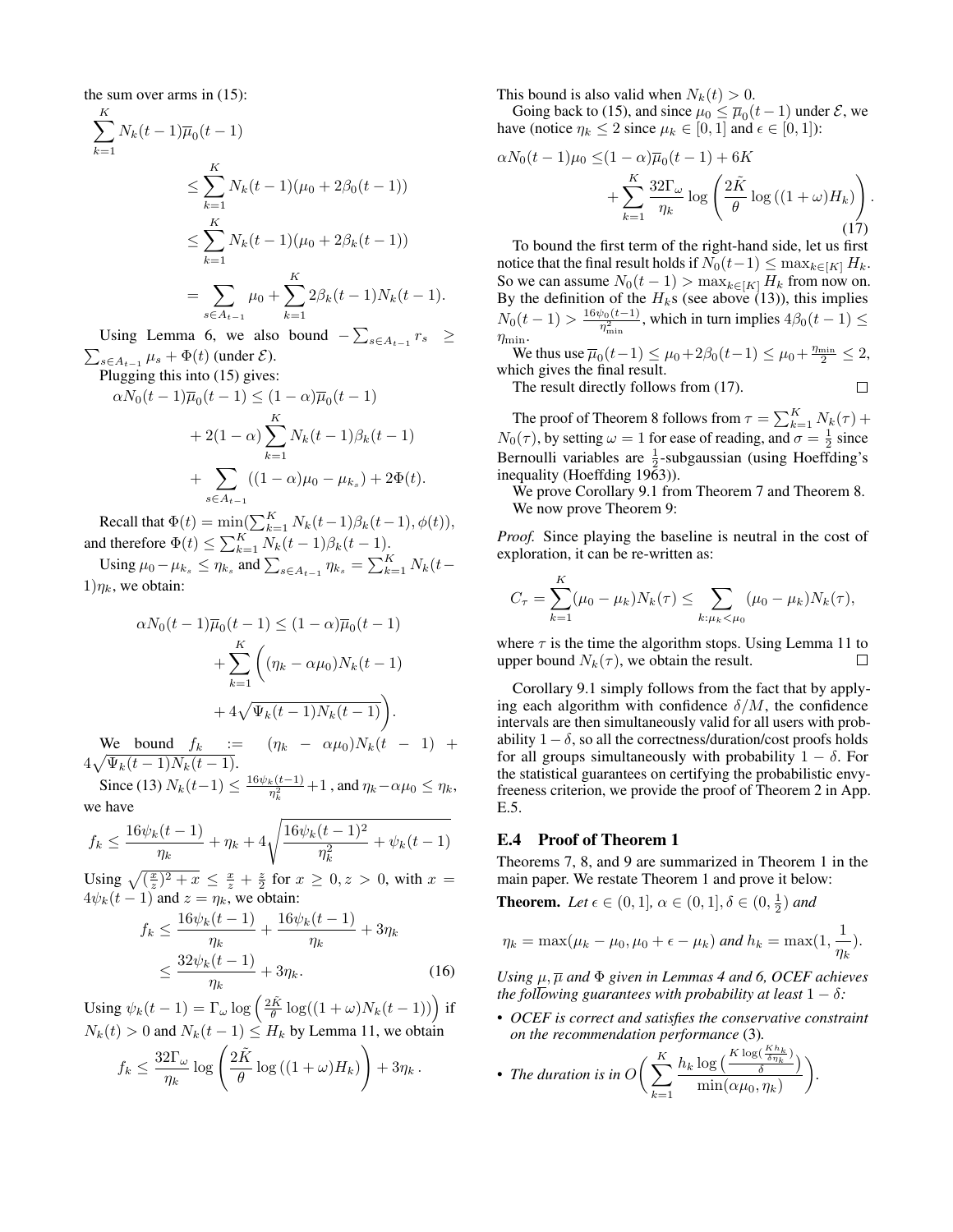• The cost is in 
$$
O\left(\sum_{k:\mu_k<\mu_0}\frac{(\mu_0-\mu_k)h_k}{\eta_k}\log\left(\frac{K\log\left(\frac{Kh_k}{\delta\eta_k}\right)}{\delta}\right)\right).
$$

*Proof.* With  $\delta \in (0, \frac{1}{2})$ , let  $\theta = \log(2) \sqrt{\frac{\delta}{6}}$ . Then Theorems 8 and 9 hold for  $(\delta, \theta)$ .

Duration We first show that:

$$
H_k = O\left(\frac{h_k}{\eta_k} \log\left(\frac{Kh_k}{\delta \eta_k}\right)\right),\tag{18}
$$

$$
\log(H_k) = O\bigg(\log\big(\frac{Kh_k}{\delta\eta_k}\big)\bigg). \tag{19}
$$

Recall from Th. 8 that  $H_k$  is defined as:

$$
H_k = 1 + \frac{64}{\eta_k^2} \log \left( \frac{2(K+1) \log^+ \left( \frac{256(K+1)}{\theta \eta_k^2} \right)}{\theta} \right)
$$

We replace the  $\log^+$  term from Th. 8 by  $\log\left(\frac{Kh_k}{\delta\eta_k}\right) > 0$ , because  $\frac{Kh_k}{\delta} \geq 3$  as soon as  $K \geq 2$ . We thus have

$$
H_k = 1 + O\left(\frac{1}{\eta_k^2} \log\left(\frac{K}{\delta} \log\left(\frac{Kh_k}{\delta \eta_k}\right)\right)\right),\tag{20}
$$

Using  $\log(x) \leq x \Rightarrow x \log(x) \leq x^2$  for  $x \geq 0$ , and the fact that  $\log\left(\frac{Kh_k}{\delta\eta_k}\right) \geq 0$ , we have:

$$
B \le \log\left(\frac{Kh_k}{\delta \eta_k} \log\left(\frac{Kh_k}{\delta \eta_k}\right)\right) \le 2\log\left(\frac{Kh_k}{\delta \eta_k}\right)
$$

Since  $1 + \frac{1}{\eta_k^2} \leq 2 \frac{h_k}{\eta_k}$ , eq. (18) holds.

We now bound  $\log(H_k)$ :

$$
\log(H_k) = O\left(\log\left(\frac{h_k}{\eta_k}\log\left(\frac{Kh_k}{\delta\eta_k}\right)\right)\right) \tag{21}
$$

$$
= O\bigg(\log\Big(\frac{Kh_k}{\delta\eta_k}\log\Big(\frac{Kh_k}{\delta\eta_k}\Big)\Big)\bigg) \qquad (22)
$$

.

$$
=O\bigg(\log\Big(\frac{Kh_k}{\delta\eta_k}\Big)\bigg)\tag{23}
$$

where the last line comes from  $\frac{Kh_k}{\delta \eta_k} \log \left(\frac{Kh_k}{\delta \eta_k}\right) \leq \left(\frac{Kh_k}{\delta \eta_k}\right)^2$ . Therefore, eq. (19) holds.

Now, let

$$
\Gamma = \frac{6K + 2}{\alpha \mu_0} + \sum_{k=1}^{K} \frac{128 \log \left( \frac{2(K+1) \log(2H_k)}{\theta} \right)}{\alpha \mu_0 \eta_k},
$$

so that  $H_0 = \max(\max_{k \in [K]} H_k, \Gamma)$ . We have:

$$
\Gamma = O\left(\frac{K}{\alpha\mu_0} + \sum_{k=1}^K \frac{h_k}{\alpha\mu_0} \log\left(\frac{K \log(H_k)}{\delta}\right)\right)
$$

$$
= O\left(\sum_{k=1}^K \frac{h_k}{\alpha\mu_0} \log\left(\frac{K \log(H_k)}{\delta}\right)\right)
$$

$$
= O\left(\sum_{k=1}^K \frac{h_k}{\alpha\mu_0} \log\left(\frac{K \log\left(\frac{Kh_k}{\delta\eta_k}\right)}{\delta}\right)\right),
$$

where the second equality is because  $K = \sum_{k=1}^{K} 1 \leq$  $\sum_{k=1}^{K} h_k$ , and the last equality uses eq. (19). Combining this with eq.  $(18)$  we have:

$$
H_0 = O\bigg(\sum_{k=1}^K \frac{h_k}{\min(\alpha \mu_0, \eta_k)} \log\big(\frac{K \log(\frac{Kh_k}{\delta \eta_k})}{\delta}\big)\bigg).
$$

Using eq. (18) again to bound  $\tau = H_0 + \sum_{k=1}^{K} H_k$ , , we get the desired bound for duration.

Cost For the cost, we remind the bound given in Th. 9:

$$
C_{\tau} \leq \sum_{k:\mu_k < \mu_0} (\mu_0 - \mu_k) H_k
$$
\n
$$
= O\left(\sum_{k:\mu_k < \mu_0} \frac{(\mu_0 - \mu_k) h_k}{\eta_k} \log\left(\frac{K}{\delta} \log\left(\frac{Kh_k}{\delta \eta_k}\right)\right)\right)
$$
\n
$$
\text{sing (20) and } 1 + \frac{1}{\sqrt{2}} = O\left(\frac{h_k}{\sqrt{2}}\right) \tag{24}
$$

using (20) and  $1 + \frac{1}{\eta_k^2} = O(\frac{h_k}{\eta_k}).$ 

# $\Box$

# E.5 Proof of Theorem 2

We restate Theorem 2 which summarizes the guarantees for the audit of the probabilistic envy-freeness criterion with AUDIT, and we prove it below:

**Theorem.** Let 
$$
\epsilon, \gamma, \lambda \in (0, 1], \delta \in (0, \frac{1}{2})
$$
. Let  $\tilde{M} = \left[\frac{\log(3/\delta)}{\lambda}\right]$  and  $K = \left[\frac{\log(3\tilde{M}/\delta)}{\log(1/(1-\gamma))}\right]$ . With probability at least  $1-\delta$ ,

- *AUDIT satisfies the conservative constraint* (3) *for all*  $\tilde{M}$ *audited users,*
- *the bounds on duration and cost from Th. 1 (using*  $\frac{\delta}{3\tilde{M}}$ *instead of* δ*) are simultaneously valid,*
- *if AUDIT outputs*  $(\epsilon, \gamma, \lambda)$ -envy-free, then the rec*ommender system is*  $(\epsilon, \gamma, \lambda)$ *-envy-free, and if it outputs* not-envy-free, then  $\exists (m,n), \, u^m(\pi^m) < u^m(\pi^{\hat{n}})$ .

*Proof.* The first point is a consequence of Theorem 7 and the second point is a consequence of Theorems 8 and 9. Since we apply OCEF to each target user with confidence  $\frac{\delta}{3M}$ , by the union bound the confidence intervals are simultaneously valid for all  $\tilde{M}$  target users with probability  $1 - \frac{\delta}{3}$ . Therefore, with probability at least  $1 - \frac{\delta}{3}$ , the conservative constraint is satisfied for all  $\tilde{M}$  users *and* the bounds on cost and duration hold simultaneously for all  $M$  users.

We now prove the third bullet point in two steps.

**Step 1** We show that the value of  $K = \frac{\log(3\tilde{M}/\delta)}{\log(1/(1-\gamma))}$  is chosen to guarantee the following result: with probability  $1 - \frac{\delta}{3\tilde{M}}$ , if for a user we have  $\mu_0 + \epsilon \ge \max_{k \in [K]} \mu_k$ , then the

user is not  $(\epsilon, \gamma)$ -envious.

First, we apply the theorem on random subset selection from (Schölkopf and Smola (2002), Theorem 6.33), which guarantees that with probability  $1 - (1 - \gamma)^K$ , the arm with maximal reward among the K arms is in the  $(1 - \gamma)$ -quantile range of all possible M arms. Solving for  $(1 - \gamma)^K = \frac{\delta}{3M}$ ,